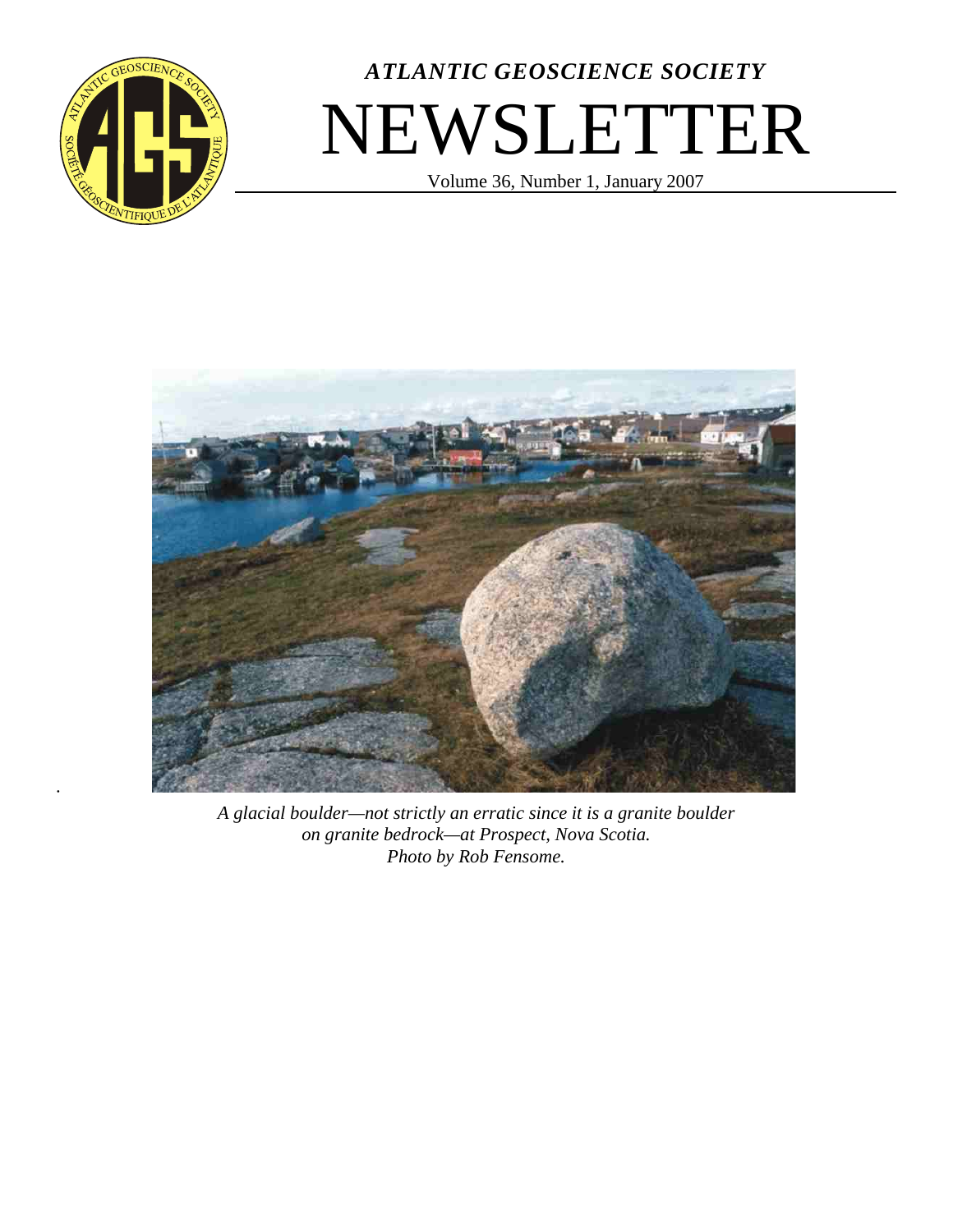| <b>PRESIDENT'S FORUM</b> 2 |  |
|----------------------------|--|

#### **AGS ACTIVITIES**

Your Journal is Now Electronic. . . . . . . 2

#### **AGS COLLOQUIUM**

#### **REGIONAL NEWS AND UPDATES**

| St. Francis Xavier University. 8 |
|----------------------------------|
|                                  |

#### **FIELD NOTES**

```
NEIGC field trip. . . . . . . . . . . . . . . . . . 10
```
#### **ATLANTIC UNIVERSITIES STUDENT THESES**..... .... .... .... . 11

The deadline for submissions to the next issue is March 30, 2007. Please send articles or feedback to:

John Shimeld, AGS Newsletter editor Geological Survey of Canada (Atlantic) P.O. Box 1006, Dartmouth, NS B2Y 4A2 (902) 426-6759 [John.Shimeld@nrcan.gc.ca](mailto:John.Shimeld@nrcan.gc.ca)

Production of this newsletter is by Nelly Koziel.

## **PRESIDENT'S FORUM**

Greetings all, and Happy New Year from sunny and balmy Wolfville. It is hard to believe that we are in the depths of winter when one could easily be on the outcrop (and without any bugs)! I hope everyone is busy getting prepared for the upcoming  $33<sup>rd</sup>$  Colloquium and Annual General Meeting on February  $2<sup>nd</sup>$  and  $3<sup>rd</sup>$ in Moncton, New Brunswick. This newsletter will provide you with lots of information about the meeting, which promises to be every bit as dynamic as the 2006 meeting in Wolfville. Please be aware that a limited number of rooms have been set aside at the Delta Beauséjour Hotel at a special colloquium price; attendees should book their reservations by January  $10<sup>th</sup>$ . You can get all the details at the AGS web site. Of particular interest might be the workshop: "A Review of Physical Volcanology - A Metallogenic Perspective" that will be run on Friday, February  $2<sup>nd</sup>$ , 10:00 a.m. - 5:00 p.m. This may require those interested to arrive on Thursday evening. In addition to general sessions, there will be special sessions entitled "Patterns and Geohazards in the North Atlantic", "Salt Matters: Tectonic, Thermal, and Resource Aspects of Paleozoic to Mesozoic Evaporite Basins", "Mineral Resources Research", "Polar Geoscience", and "Late and Post-Glacial Climate Change Events in Eastern Canada." As always, we encourage student participation in the conference; help us get the word out!

I would also encourage everyone to attend our annual awards banquet and presentation of student awards, the AGS Distinguished Service Award and the Distinguished Scientist Award (Gesner Medal). Our banquet speaker this year is Past President and Gesner winner David Piper (GSC-Atlantic) whose presentation is entitled "Apprenticeship in Geology - A Second Look". And, finally, our annual Ceildh and Jam Session is on again. Bring your instrument voice, and a friend, and let's party into the wee hours; after all, its an AGS tradition!

Hope to see you in Moncton!

*Ian Spooner* AGS President [Ian.Spooner@acadiau.ca](mailto:ian.spooner@acadiau.ca)

## **AGS ACTIVITIES**

--------------------------------------------------------------------------------------------------

#### Your Journal is Now Electronic!

*Atlantic Geology* is now fully into the electronic world, in collaboration with the Electronic Text Centre (ETC) at the University of New Brunswick, Fredericton. Subscribers can access volumes 38 through 42 (number 1) in both PDF and XHTML, and all of the back issues from volume 1 (1965) to 37 (2001) are available in searchable PDF. The back issues up to volume 37 are available freely, but only subscribers can access the more recent volumes. You can obtain your login and password information by contacting James Kerr at ETC ([jkerr@unb.ca](mailto:jkerr@unb.ca)).

Remember that the current volume of the journal (v.42) is the last that will be provided to subscribers in paper format. The final mailing will be a "double issue" (v.42, n.2 and 3), to be mailed early in 2007. The theme of the issue is "Environmental Geoscience Research in the Atlantic Region", with guest editors Don Fox, Mike Parsons, and Marcos Zentilli. We apologize for the late mailing—but after years of being behind, you didn't really expect us to get this last one done on time either, did you?

Beginning with v.43, the journal will be available electronically to subscribers at a reduced rate, to be reflected in the 2007 invoices. With the new system, we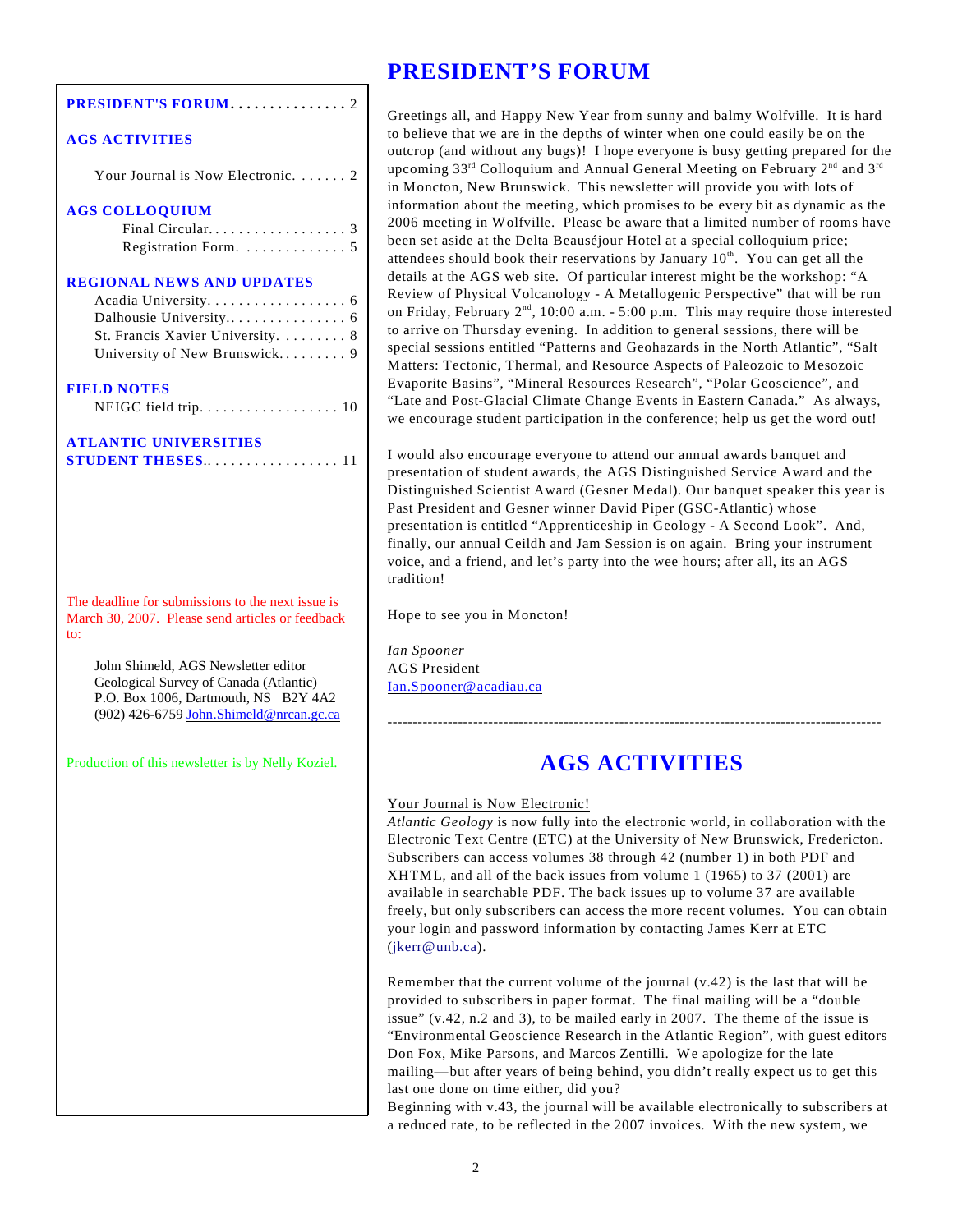will be able to post articles on the website as soon as they have been through the review and layout process—we will not have to wait for the slowest reviewers and authors in order to complete an issue and get it off to the printer. The new system also includes on-line submission, and we will also be managing our database and sending out invoices by e-mail, a major saving in postage. Please bear with us while we all learn how to do all these procedures and get the wrinkles out of the system!

It is worth repeating from an earlier newsletter that all of us involved in the production of the journal are grateful to the members of the Halifax 2005 organizing committee whose hard work resulted in a financial surplus from the meeting, some of which AGS designated for the digitizing of the back issues of the journal.

And last but not least: we encourage manuscript submissions! We will still accept submissions in the traditional paper mode or as e-mail attachments (file size below 5 Mb), but strongly encourage you to try out the new on-line submission process. Now is the time to finish up that "almost-completed" paper and send it in!

*Sandra M. Barr* Co-Editor, Atlantic Geology *[Sandra.Barr@acadiau.ca](mailto:Sandra.Barr@acadiau.ca)*

**AGS COLLOQUIUM**

-------------------------------------------------------------------------------------------------------------------------------------------------------------------

## *Final Circular* **Delta Beauséjour Hotel, Moncton NB February 2-3, 2007**

Planning is essentially complete for the  $33<sup>rd</sup>$  annual AGS Colloquium, to be held at the Delta Beauséjour Hotel, 750 Main Street, Moncton, New Brunswick on February  $2<sup>nd</sup>$  and  $3<sup>rd</sup>$ . Participants are encouraged to pre-register and avoid onsite registration fees. To register and submit fees, follow the instructions on the registration form.

#### **Program**

The program has been finalized, and is summarized below. As you can see, things kick off a little earlier than usual (at 10 a.m. on Friday), so if you plan to attend the workshop you may have to leave very early in the morning or arrive on Thursday, depending on where you live.

**Workshop**: "*A Review of Physical Volcanology - A Metallogenic Perspective*"

- **Convenors**: R. Toole and D.R. Lentz, University of New Brunswick
- **Time**: Friday, February 2, 2007, 10:00 a.m. 5:00 p.m.
- **Speakers**: Wulf Mueller, UQAC; David Lentz, UNB; Cliff Shaw, UNB; Warna Downey, UNB; Alex Wills, UNB; Steve McCutcheon, NBDNR; Reg Wilson, NBDNR

**Workshop**: "*North American Soil Geochemical Landscape Project - Orientation session*" **Convenor**: A.G. Pronk, NBDNR **Time:** Friday, February 2, 2007 2-4 p.m. - speakers; 4-5 p.m. - discussion group

**Special and General Sessions – Friday evening, February 2 and Saturday, February 3**

**Special Session:** *"Patterns and Geohazards in the North Atlantic*" **Convenor**: C. Suteanu, Saint Mary's University

**Special Session: "***Salt Matters: Tectonic, Thermal, and Resource Aspects of Paleozoic to Mesozoic Evaporite Basins"* **Convenors**: M. Zentilli and J. Adam, Dalhousie University

**SEG Student Chapter Special Session:** "*Mineral Resources Research*" **Convenor**: S. Vetter, University of New Brunswick

**Special Session to mark "2007: The International Polar Year":** "*Polar Geoscience*" **Convenor**: T. Schell, Dalhousie University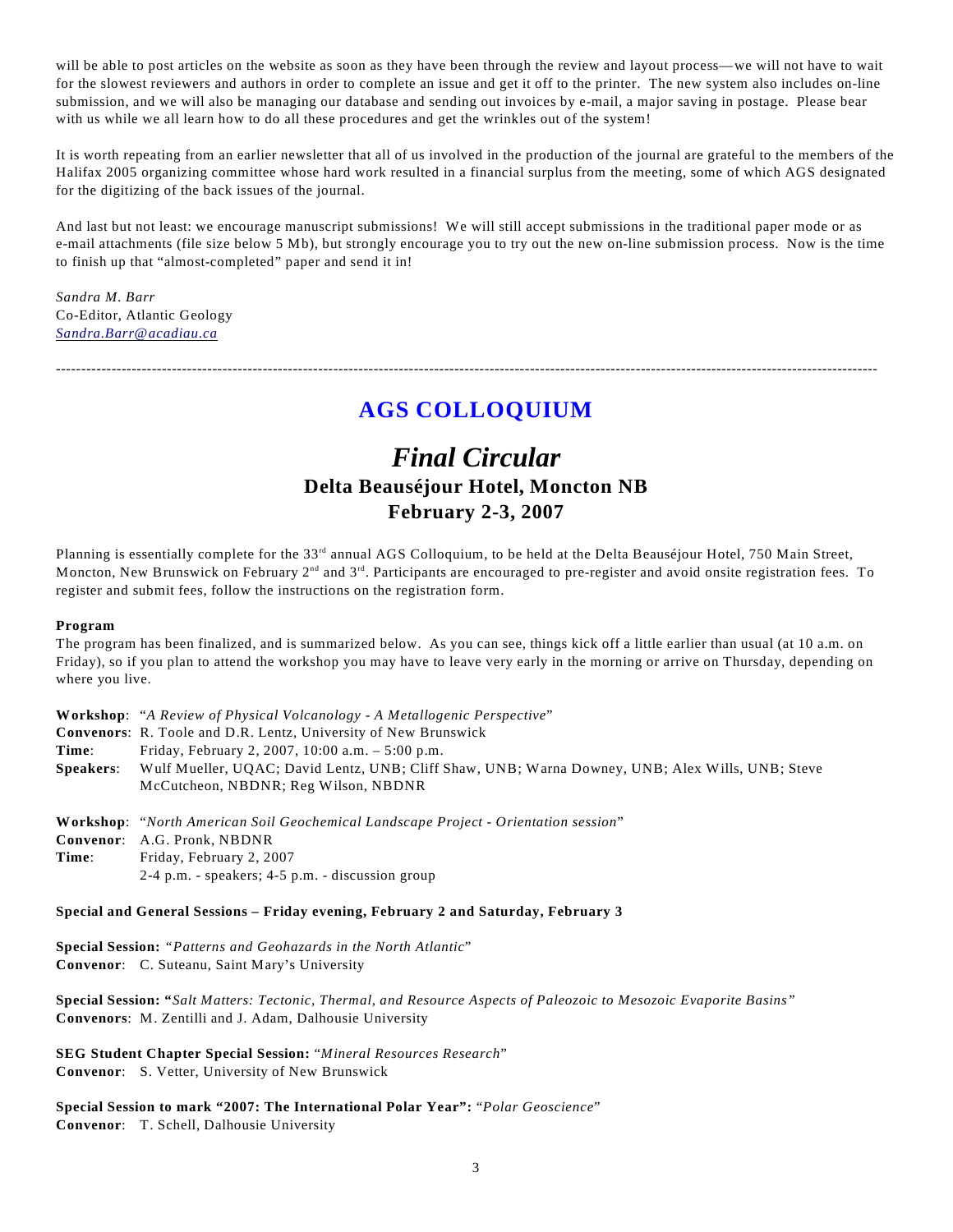**Special Session**: "*Late and Post-Glacial Climate Change Events in Eastern Canada*" **Convenor**: A. Miller

**General Session**: "*Current Research in the Maritime Provinces (and Beyond)*"

#### **Reminders to those who have had their abstract accepted for oral presentation**

\*All presentations must be prepared in PowerPoint for an LCD projector; only one screen will be available.

- Laptops and projectors will be provided at the conference, including a laptop in the speaker ready-room.
- \* If possible, send your presentation on a CD to Ian Spooner at Acadia University **on or before January 29.** Depending on size, presentations may be either e-mailed [\(ian.spooner@acadiau.ca](mailto:ian.spooner@acadiau.ca)) or posted to:

Ian Spooner, Associate Professor Department of Geology, Acadia University Wolfville, NS B0P 1X0 902-585-1312

It will be possible to load presentations in Moncton; however, presenters **must** do so at least 1 hour prior to the start of their session.

#### **Posters**

Standard poster space is 3' x 6' velcro-friendly panels, velcro not supplied.

#### **Meetings**

See your conference program from the registration desk for exact times and places:

AGS Council meeting, late Friday afternoon Annual General Meeting, Saturday ~noon Atlantic Geology editor's meeting AGS Education Committee, Sunday a.m.

#### **Accommodations**

If you haven't booked by January 10, you may not be eligible for the Beauséjour conference rates of \$120 for single or double occupancy, \$140 for triple, and \$160 for quadruple. Nevertheless, whenever you book a room (call 506-854-4344 or 1-888-351-7666) indicate that you are attending the Atlantic Geoscience Society meeting as we get a credit for each person-night against the cost of the facilities.

#### **Awards and Entertainment**

The AGS Distinguished Scientist Award (Gesner Medal), the Distinguished Service Award, and the student awards for best poster and best oral presentation will be awarded at the annual banquet on Saturday night. Banquet (and luncheon) tickets should be reserved when registering as the numbers are finalized 3 days prior to the conference.

Our banquet speaker this year is Past-President of the Geological Association of Canada David Piper (GSC-Atlantic), whose presentation is entitled "*Apprenticeship in Geology - A Second Look*".

A post-banquet tradition is the annual **AGS Ceilidh and Jam-Session**. The musically-inclined are invited to bring their instruments and entertain those of us who aren't so musically inclined. All instruments and styles welcome.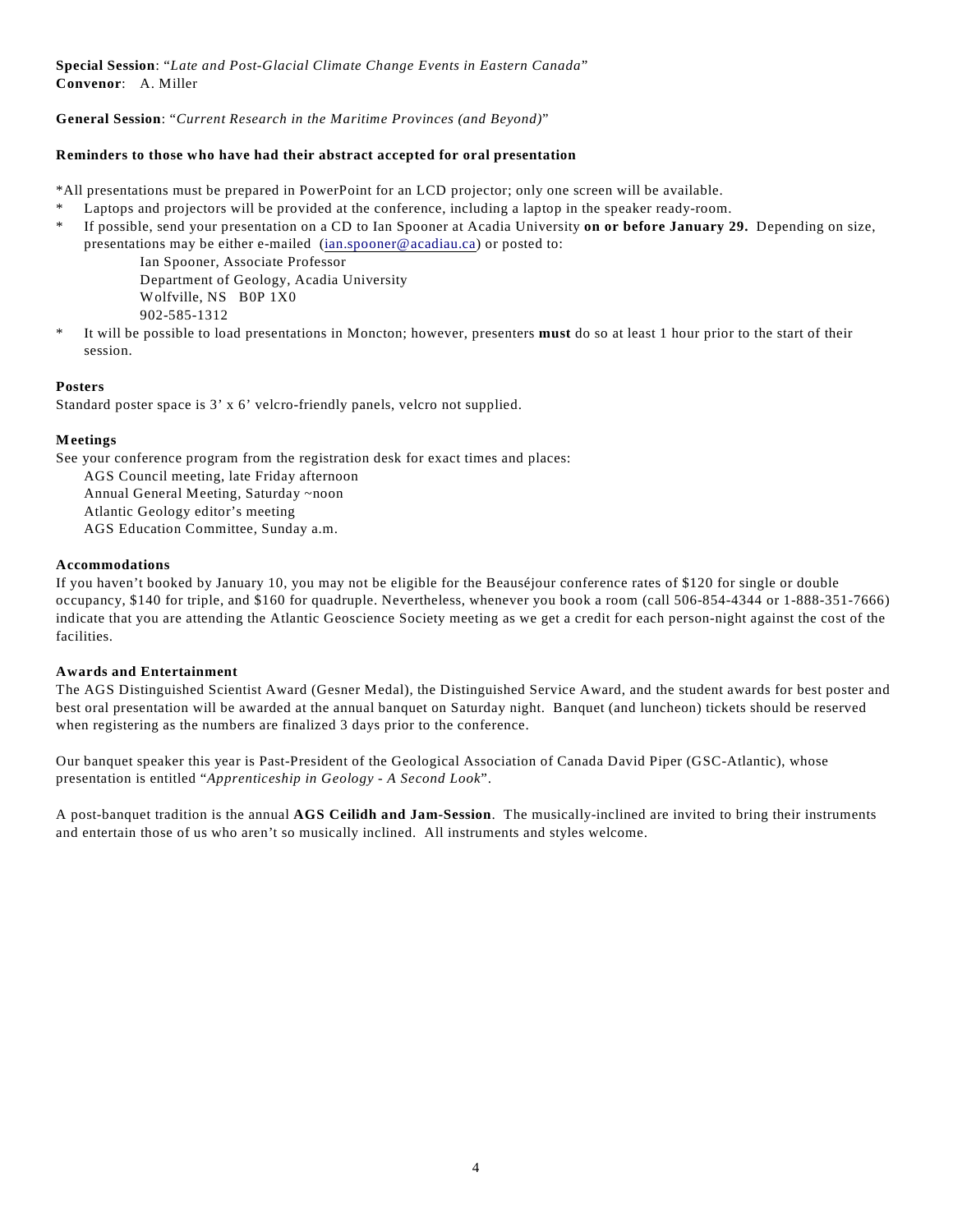| <b>The Atlantic Geoscience Society</b><br>Société Géoscientifique de l'Atlantique                                                                                                                                                                                                                                                                                                                                                                       |
|---------------------------------------------------------------------------------------------------------------------------------------------------------------------------------------------------------------------------------------------------------------------------------------------------------------------------------------------------------------------------------------------------------------------------------------------------------|
| <b>Colloquium and Annual General Meeting</b><br>Delta Beauséjour Hotel<br><b>Moncton, New Brunswick</b><br>February $2nd$ and $3rd$ , 2007                                                                                                                                                                                                                                                                                                              |
| <b>Registration Form</b>                                                                                                                                                                                                                                                                                                                                                                                                                                |
| Name (first/last) :                                                                                                                                                                                                                                                                                                                                                                                                                                     |
| <b>Street Address:</b>                                                                                                                                                                                                                                                                                                                                                                                                                                  |
| City - Province - Postal Code:                                                                                                                                                                                                                                                                                                                                                                                                                          |
| <b>Affiliation:</b>                                                                                                                                                                                                                                                                                                                                                                                                                                     |
| Email address (please do legibly):                                                                                                                                                                                                                                                                                                                                                                                                                      |
| <b>Registration Fees</b><br>Professional or Part-time student (includes \$10.00 AGS membership) ………\$50.00 \$<br>(On-site registration will be \$60.00)<br>Full-time student (includes \$5.00 AGS membership) \$15.00 \$<br>(On-site registration will be \$20.00)<br>0.00<br>\$<br>Workshop: "Physical Volcanology - A Metallogenic Perspective"                                                                                                       |
| <b>AGS Annual Meeting and Luncheon:</b><br>Professional, Part-time student or guest  \$20.00 X no. of tickets<br>= \$<br><b>AGS Annual Awards Banquet</b><br>Professional, student and/or guest \$35.00 each X no. of tickets<br>$=$ \$<br>(All taxes and gratuities are included in the prices. Very few tickets will be available at the registration desk)                                                                                           |
| <b>Atlantic Geology Subscription</b><br>paper copies (photocopied pdfs, not printed or bound)   \$95.00  \$                                                                                                                                                                                                                                                                                                                                             |
|                                                                                                                                                                                                                                                                                                                                                                                                                                                         |
| Make cheques payable to "Atlantic Geoscience Society". Send completed form and cheque to:<br>Peter Wallace, AGS Councilor<br>Department of Earth Sciences, Dalhousie University<br>Halifax, Nova Scotia B3H 4R2<br>(phone: 902-494-2364; fax: 902-494-6889, e-mail: peter.wallace@dal.ca).<br>Receipts will be available at the registration desk during the conference.<br>Check here if you are registering now and will pay later at the conference. |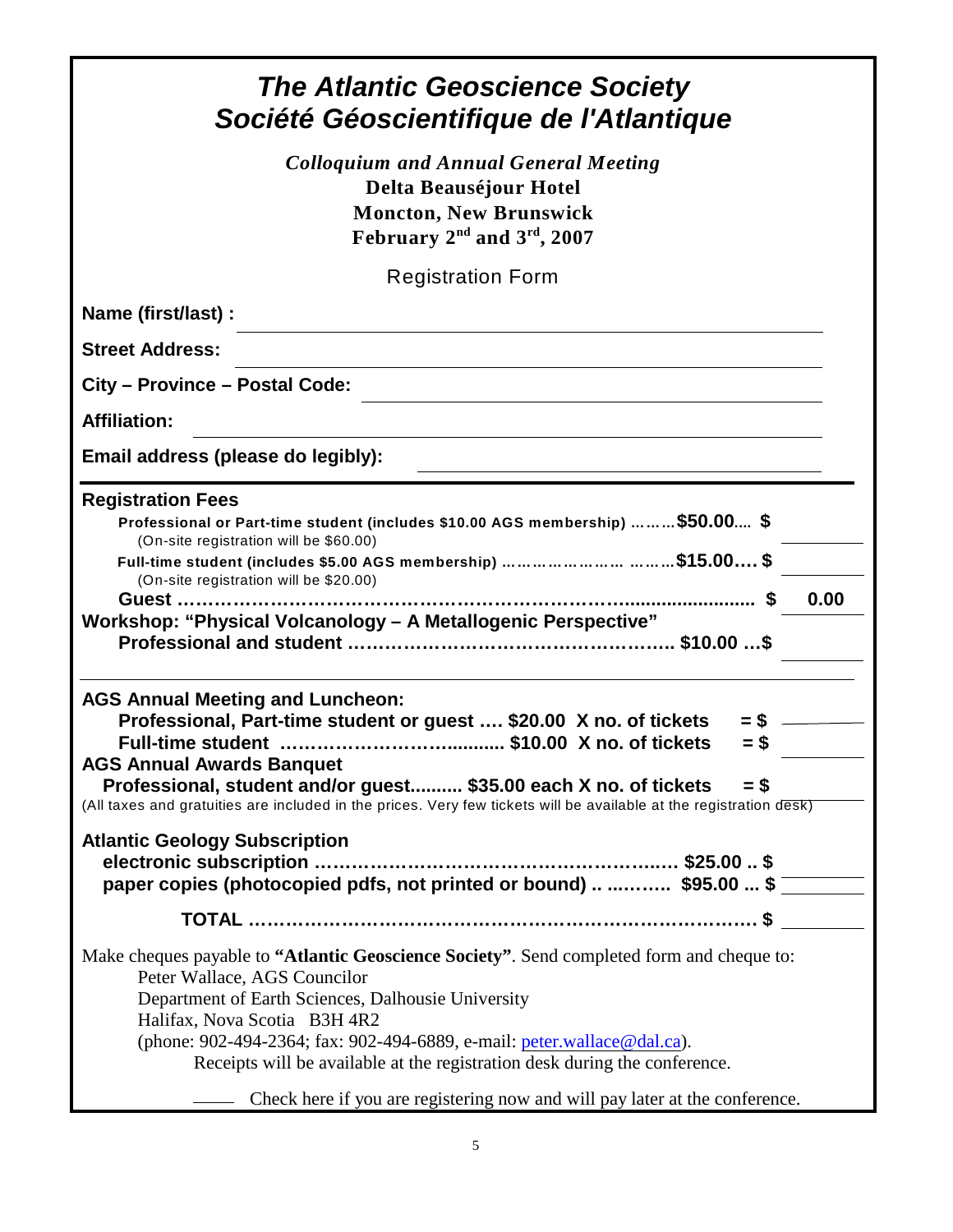## **REGIONAL NEWS AND UPDATES**

#### **ACADIA UNIVERSITY**

A particularly busy and demanding Fall term is now behind us. Significant internal adjustments were necessitated unexpectedly when Rob Raeside was seconded to become Acting Dean of Science as of October 1<sup>st</sup>, and Cliff Stanley moved into the position of Acting Head of the department. Fortunately for us, Rob continued to do far more teaching than is "normal" for a dean, and we made it through. With still another term ahead of us, although having had some time to prepare, we have recruited part-time assistance in the form of Elisabeth Kosters and Alan Macdonald!

Since September, members of the department together with colleagues in Environmental Science, have been engaged in planning the merger of the Geology Department and the Environmental Science program. It is anticipated that the merger will complete by July 2007, and will not change any current programs, but will provide an opportunity for closer cooperation between the two units. It is likely that the new unit will be called Department of Earth and Environmental Science. Courses will retain their GEOL and ENVS designations in the university system.

We had interesting and diverse visitors to the department during the Fall. Visiting scientist Eric E. Hiatt (University of Wisconsin–Oshkosh) gave a presentation on his research on the sedimentology and lithogeochemistry of Permian phosphorites in the western United States. GAC Hutchison Medal winner John C. Gosse (Dalhousie University) visited the department in October as part of his national Hutchison medal lecture tour to tell us about "Fingerprinting glacial erosion and till production for drift-prospecting: combining cosmogenic nuclides and ice sheet modeling in the central Arctic". In late November, CSPG speaker Jim Letourneau gave a far-reaching (even to Indonesia!) presentation titled "*Regional underpressure and gas saturation in the Upper Cretaceous and Tertiary of Central Alberta*". Also in November, new Adjunct Professor Tim Webster (CoGS) gave a presentation on LIDAR imagery techniques, and former student Jeff Calder told us about his work in the offshore. In addition, throughout the term, graduate students presented talks on a variety of course-related and thesis-related topics. We appreciate all these presentations, some of which not only educate us but also include a free meal! Anyone interested in attending future events at Acadia should check out the website at<http://ace.acadiau.ca/science/geol/index.html>, as we have lots planned for the Winter term.

Peir Pufahl has been busy this term, teaching his new thirdyear course in carbonate sedimentology as well as structural geology. The carbonate course in conjunction with Ian Spooner's clastic sedimentology class will round out the "softrock" curriculum at Acadia. Peir is also organizing a short course on the sedimentology and diagenesis of modern and Pleistocene carbonates of Bermuda, to be held in Bermuda in

late April–early May, 2007. Participants from outside Acadia are welcome. Contact Peir at [Peir.Pufahl@acadiau.ca](mailto:Peir.Pufahl@acadiau.ca) for more information.

In the first part of November, the department was represented by poster presentations at both the New Brunswick Department of Natural Resources' "Exploration and Mining New Brunswick 2006" conference in Fredericton, and at the Nova Scotia Department of Natural Resources "Mining Matters" conference in Halifax. In Fredericton, graduate student Aaron Satkoski presented preliminary results of his M.Sc. thesis project, and Sandra Barr presented two posters, one on platinum-group minerals in the Mechanic Settlement Pluton and a second on a new map compilation in the Saint John–Beaver Harbour area. In Halifax, graduate student Sheri Lyon presented background information on her M.Sc. thesis project on the magnmetic and gravity anomalies offshore from southeastern Cape Breton Island. Everyone is focusing now on the upcoming AGS colloquium in Moncton, for which a major Acadia delegation is anticipated.

The annual Christmas party and pot-luck supper was held at Rob and Wendy Raeside's house on the evening of December  $2<sup>nd</sup>$ , and we once again thank them for their exceptional hospitality. As always, the food was great (who would think that geologists would be such creative and excellent cooks?) and the "gift exchange" was entertaining, as always. At least everyone went home with a gift, albeit not generally the one that he/she most wanted!

*Sandra M. Barr [Sandra.Barr@acadiau.ca](mailto:Sandra.Barr@acadiau.ca)*

\*\*\*\*\*\*\*\*\*\*

#### **DALHOUSIE UNIVERSITY**

New Canada Research Chair

Earlier this Fall, we welcomed Dr. Mladen Nedimovic as a Canada Research Chair Tier II in Geophysics and Petroleum Exploration. Mladen has a Ph.D. from University of Toronto, and is an Adjunct Research Scientist at Lamont-Doherty Earth Observatory of Columbia University.

He writes: "I am a geophysicist with over 15 years of experience in reflection seismology and geological interpretation of seismic images. My work in academia and the petroleum industry has involved imaging methodology development, and collecting, processing and interpreting 2D and 3D seismic reflection data. These data were collected on land and at sea for various purposes, from exploration to environmental, and at various scales, from engineering to crustal. I am a Principal Investigator as well as co-PI on projects funded by the US National Science Foundation, Natural Sciences and Engineering Research Council of Canada, Canadian Foundation for Innovation, Nova Scotia Research and Innovation Trust, Lamont-Doherty Earth Observatory Climate Center, and Vetlessen Foundation, as well as other organizations. My current research is focused on rifting and crustal accretion processes at intermediate- to fast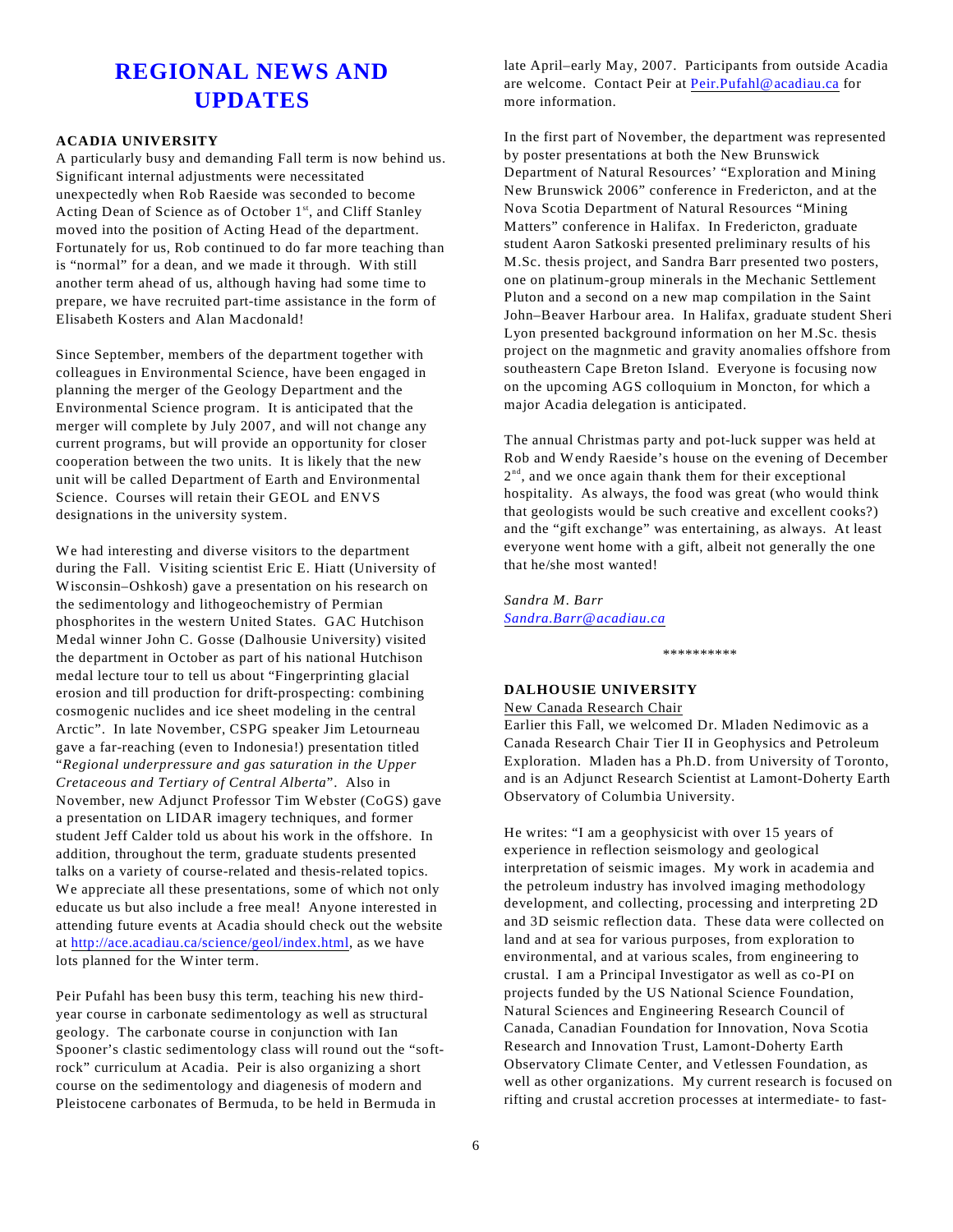spreading centers, subduction zone structure and seismic hazards, petroleum exploration at passive margins, current deformation, physical oceanography using reflection imaging, and climate change".



*Mladen Nedimovic is a geophysicist who has recently joined the Earth Sciences Department at Dalhousie University (photo courtesy of Martin Gibling).*

#### AUGC 2006

This year's meeting of the Atlantic Universities Geological Conference took place at Dalhousie from October 26-28, 2006, ably headed up by Mike Giles and Alana Haysom (cochairs of the Organizing Committee). Field excursions were blessed with excellent weather, and visited Carboniferous rocks and fossils at Horton Bluff (lead by Dave Scott), Meguma Group turbidites and black shales at Tancook Island (lead by Peter Wallace), and the South Mountain Batholith (lead by Mike MacDonald of NSDNR). There was an excellent day of oral presentations and posters, and an enjoyable banquet with awards in the evening. The Organizing Committee is grateful to financial sponsors and to many supporters who worked very hard to make the event happen. On to next year at St. Francis Xavier University!

#### Shell Experiential Learning Fund (SELF)

Under an arrangement between Shell Canada and the Dalhousie Department of Earth Sciences and Faculty of Engineering, Shell Canada will donate \$200,000 over 3 years to each unit. The official inauguration of the SELF program took place on September 13, 2006, but activities commenced during the summer with research programs conducted by undergraduate students Cody McDonald, Clarke Campbell, and Evan Brown. The funds have also been used to purchase much-needed equipment in support of field training and labs, including a field seismic system, a spectrometer, and a video projector to enhance the teaching of concepts in petrography and diagenesis.



*Dave Collyer of Shell Canada (left) with Dalhousie students (including Joyia Chakungal and Sheila Ballantyne, centre front and back), Dean of Science Keith Taylor and Martin Gibling (back row)(photo courtesy of Martin Gibling).*

As part of the program, a 3-day field excursion entitled "*Petroleum System Analogues*" took place in late September with more than 30 participants. Excursion leaders were Elisabeth Kosters, Dave Scott, Ralph Stea, Grant Wach, and Martin Gibling, and petroleum geologists Todd Noble and Jon Noad of Shell joined us from Calgary. The participants visited the Quaternary and modern systems of the Eastern Shore and Bay of Fundy, and Carboniferous, Triassic and Cretaceous strata, with an obligatory day at Joggins. We are especially grateful for the assistance of adjuncts Elisabeth Kosters and Ralph Stea. We had pretty good weather, and the students presented a report as part of the  $4<sup>th</sup>$  year petroleum class.



*Elisabeth Kosters contemplates a shovel at the Rainy Cove tidal sand-bar, Bay of Fundy, during on the SELF Field Excursion (photo courtesy of Martin Gibling).*

#### Undergraduate Theses

Eighteen honours students presented their theses during a full day of seminars in April 2006. Their research covered a wide range of subjects, including the taxonomy of dinosaurs from British Columbia, sediment discharge at Dartmouth Crossing,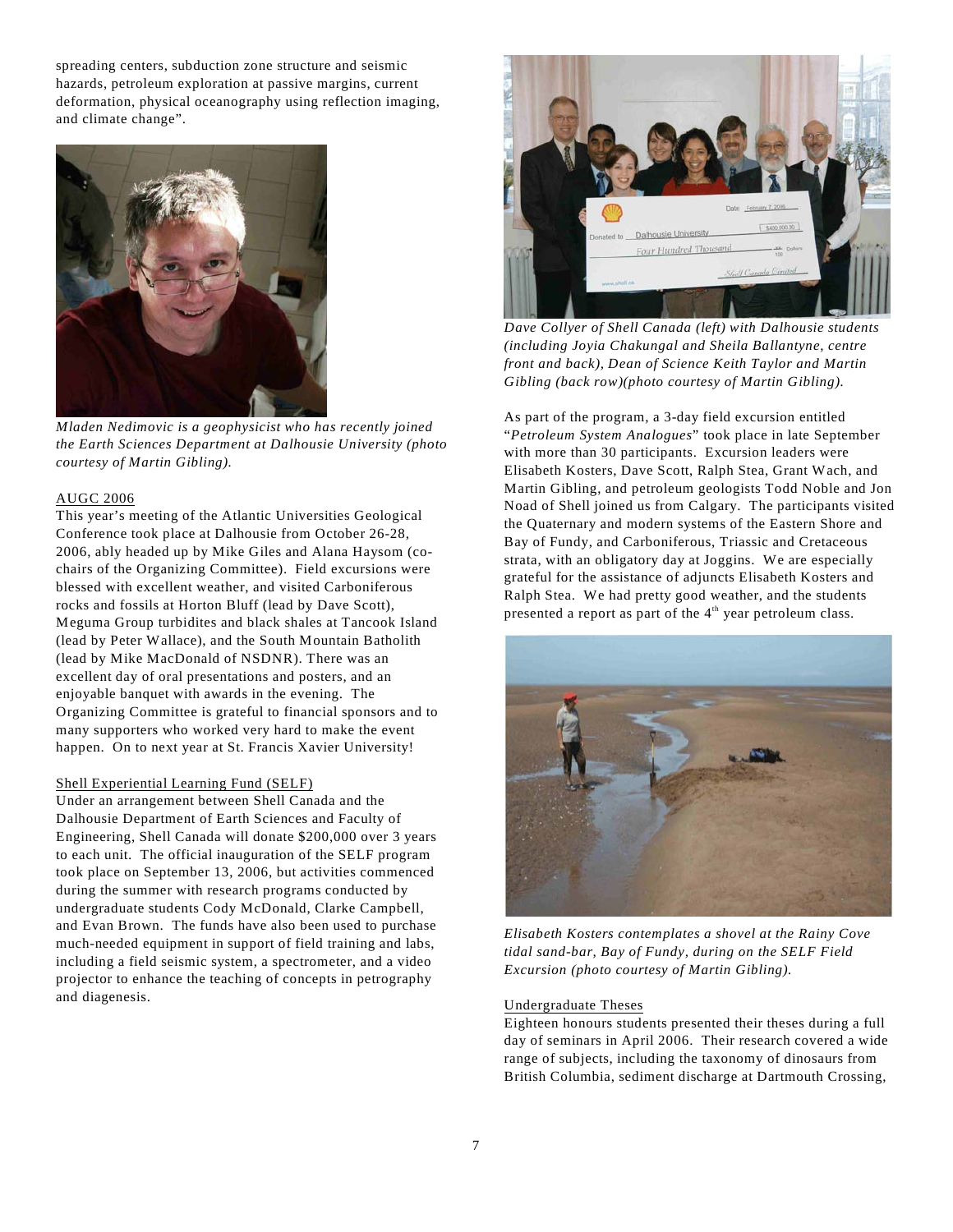polluted mine sites on the eastern Shore, salt tectonic modeling, and Arctic foraminifera.

#### Graduate Theses

Seven students defended their theses in 2006:

**Owen Sherwood** (Ph.D.) "*Deep-sea octocorals: Dating methods, stable isotopic composition, and proxy records of the slopewaters off Nova Scotia*" (Supervisor: David Scott) **David Risk** (Ph.D.) "*Exploring the environmental sensitivity of <sup>2</sup> natural soil CO emissions: Do roots and soil microbes respond to different climatic cues*?" (Supervisor: Lisa Kellman)

**Anne Marie O'Beirne-Ryan** (Ph.D.) "*Weathering history of granitoids of the South Mountain Batholith, N.S., Canada: Mineralogy, geochemistry and environmental implications of saprolites*" (Supervisor: Marcos Zentilli)

**Saskia Erdmann** (Ph.D.) "*Country-rock contamination and assimilation in the South Mountain Batholith*" (Supervisor: Barrie Clarke)

**Steven Ings** (Ph.D.), "*Passive continental margin salt tectonics: Numerical modelling, analytical stability analysis, and applications to the Scotian Margin, offshore eastern Canada*" (Supervisor: Chris Beaumont)

**Jennifer West** (M.Sc.) "*Thaw lake dynamics in the Present and in a warming climate*" (Supervisor: Lawrence Plug) **Joyia Chakungal** (Ph.D.) "*Geochemistry and metamorphism of metabasites and spatial variation of P-T paths across the Bhutan Himalaya: Implications for the exhumation of the Greater Himalayan Sequence*" (Supervisor: Djordje Grujic)

#### Elizabeth May Geomatics Computer Centre

In large measure through funding from an anonymous donor, renovations to the GIS lab have been completed. The lab was officially named on November 8 with Dalhousie President, Tom Traves, cutting the ribbon. Demonstrations of the lab capabilities were given by Charlie Walls and Dan Rainham. The lab is now on the "tour circuit" as a state-of-the-art science lab (it is a while since our labs have been in that category!).

#### McEachern–Ponsford–Keen Awards

We held the  $20<sup>th</sup>$  annual event in September 2006. The event primarily remembers Ian McEachern and Mark Ponsford, who were tragically killed in a trench accident in 1984, and has served as a constant reminder to faculty and students about the importance of safety in our professional work. In more recent years, we have presented an award in memory of Mike Keen, and also the James L. Hall Award. Recipients of the awards this year were Duncan McLeish, Andreane Blentzas, Adam Leather, and Luke Hilchie.

#### Discovery Centre Awards

At the Awards Banquet on November 30, Dave Risk received the Emerging Professional of Distinction Award. Dave is on faculty at St. Francis Xavier University, and completed his Ph.D. thesis in 2006 at Dalhousie University, under the supervision of Lisa Kellman from St. Francis Xavier University. Also shortlisted for this award was Tony Barresi,

who is enrolled as a Ph.D. student under the supervision of Jarda Dostal. Congratulations to both of them!

*Martin Gibling* [MGibling@dal.ca](mailto:MGibling@dal.ca)

\*\*\*\*\*\*\*\*\*\*

#### **ST. FRANCIS XAVIER UNIVERSITY**

The Department of Earth Sciences has been a very lively place over the past few months. Awards and grants have been received by several of our faculty members and we have a very active group of students this year.

Two publications by our professors have received accolades from internationally renowned journals in the past several months. Mike Melchin and his co-authors were awarded the 2006 Best Paper Award from the Journal of Paleontology for their paper "*Patterns and processes of Latest Ordovician graptolite extinction and recovery based on data from South China*". A paper written by Hugo Beltrami, professor in the St. Francis Xavier University's Environmental Sciences Research Centre, with Fidel González-Rouco, summer of 2005 James Chair professor from the Universidad Complutense de Madrid, and M.Sc. student Bruce Stevens was chosen as a highlight article for Geophysical Research Letters. This paper, "*Subsurface temperatures during the last millennium: Model and observation*", examined the correlation between temperatures measured in deep boreholes and the results of general circulation models. It was found that the best agreement between the two occurred when anthropogenic carbon dioxide emissions were included in the general circulation models.

St. Francis Xavier University was well represented at the AUGC this year with a number of presentations given by our students. Dan Lambert, Kim Ells, Nick Nickerson and Marie Barker all gave presentations based on their current research. Several students are also planning to give presentations this year at the AGS Colloquium in Moncton.

Grant Ferguson recently received an NSERC Collaborative Research Grant with Manitoba Hydro on low temperature geothermal energy. This funding will be used to instrument research sites in Manitoba, where the findings will be used to guide development of a regional aquifer for heating and cooling applications.

 Additional geothermal research is also planned for British Columbia in the coming year.

The department was fortunate to have Sergei Pisarevsky of the University of Western Australia as James Chair Professor this summer and fall. During his visit he worked towards providing a unified explanation for some enigmatic aspects of Neoproterozoic global paleogeography. Dr. Pisarevksy uses paleomagnetic data to study this pivotal interval in the Earth's history, involving global scale mountain building, rapid changes in climate, new oceans being developed, rapid diversification of life, and the first appearance of shelly fossils.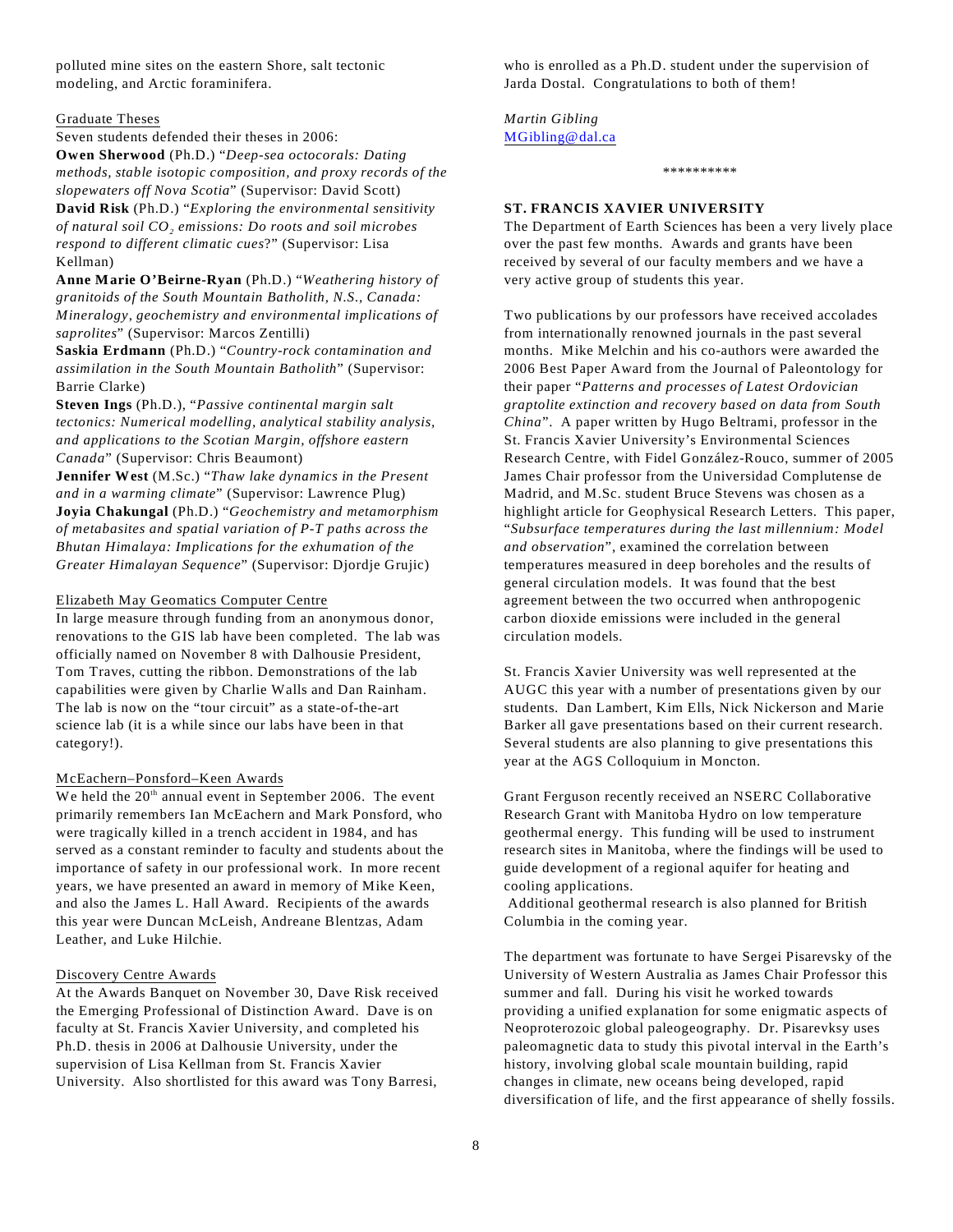David Risk, our newest full-time faculty member, was awarded the prize for Emerging Professional of Distinction at the 4<sup>th</sup> Annual Discovery Centre Awards for Science and Technology. Dave's work on carbon storage in forest soils, gas movement in the shallow subsurface and measurement techniques has led to several patents, active collaborations with government, industrial research partners and funding to support undergraduate researchers working on projects in the M-Cube Research Group within the Environmental Sciences Research Centre in our department.

#### *Grant Ferguson*

*[GFerguso@stfx.ca](mailto:GFerguso@stfx.ca)*

#### \*\*\*\*\*\*\*\*\*\*

### **UNIVERSITY OF NEW BRUNSWICK**

Tammy O'Donnell (undergraduate Administrator) joined our department this Fall, as did Dr. Ven Ready, who takes over as the technician for the XRD and ICP facilities. Welcome to you both!

Richardo White completed his M.Sc. thesis entitled, "Pseudo-3D seismic imaging of intertidal and sub-tidal zones at Waterside Beach, Bay of Fundy, NB" with Prof. Karl Butler. Also, Donovan Blissett successfully defended his Ph.D. on "Ichnology and Sedimentology of the Cenozoic White Limestone Group, Jamaica, West Indies: With Palaeobiogeographic Implications", which was supervised by Prof. Ron Pickerill. For more information on our current graduate student research, please check out our website (<http://www.unb.ca/fredericton/science/geology/>).

UNB Geology hosted a NB Canadian Institute of Mining, Metallurgy and Petroleum Student Night, where the NB CIM President Paul Rennick (NB Dept. of Natural Resources) gave an overview talk of the role CIM plays in our field. At the end, NB Coal donated each of the students a copy of Gesner's Dream (authoured by Gwen Martin). Thanks are extended to NB CIM for their generosity and to NB Coal.



*Andrew Gorman of the University of Otago is standing in front of lime san-encrusted pillow basalts that are exposed in a beach cliff at Oamaru, New Zealand (better known for its blue penguins) (photo courtesy of Karl Butler).*

Jane Simmons and Kristy-Lee Beal were both awarded scholarships by the Women's Association of the Mining Industry of Canada (more details on the UNB Geology website). Our students attended the Atlantic Universities Geological Conference, in part supported by the Prospectors and Developers Association of Canada. Jillian Martin (supervisor Prof. David Lentz) won the best Economic Geology presentation. They very much appreciated the well organized event, especially the excellent field trips.

Our students had a great opportunity to visit the Belledune Smelter and Brunswick No.12 mine and mill. Thanks go out to Tim Babin and Michel Cotton of Xstrata Zinc Plc., who help lead the trips. Also, our students visited both Mount Pleasant (thanks to ADEX Resources) and Clarence Stream (thanks to Freewest Resources).



*Spectacular exposure of stromatolite mounds at low tide in the hypersaline waters of Shark Bay, Western Australia (better known for its dugongs, dolphins, and sharks)(photo courtesy Karl Butler).*

Prof. Karl Butler has just returned from a 5-month sabbatical visit "down under" where he and his Ph.D. student Christian Dupuis collaborated with colleagues at Curtin University to carry out some very rewarding field experiments investigating seismoelectric phenomena in the surficial aquifer of the Ganangarra Mound near Perth, Australia. He sends the two preceding photos to demonstrate that he has made a point of visiting some of Australia and New Zealand's natural geological wonders.

While on an invited lecture tour of South Korea, Prof. Dave Lentz had a chance to visit the famous UNESCO World Heritage Site "Seokguram Grotto and Bulguksa Temple" The temple was built in 774 and, together with the grotto, forms a religious architectural complex of exceptional significance (visit [http://whc.unesco.org/en/list/736](http://whc.unesco.org/en/list/737) for a description of this masterpiece of Buddhist art in the Far East).

*Dave Lentz* [DLentz@unb.ca](mailto:DLentz@unb.ca)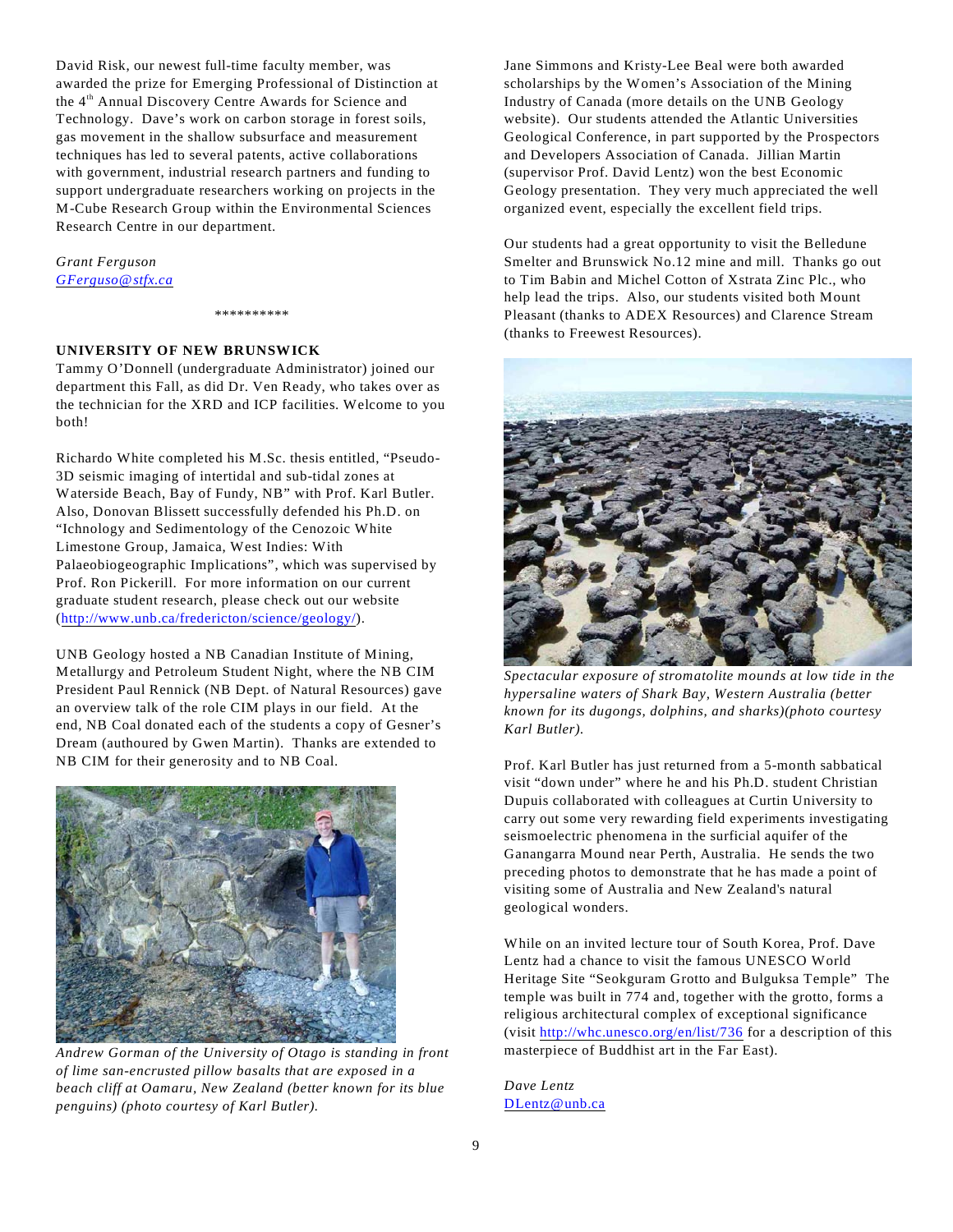## **FIELD NOTES**

**NEIGC FIELD TRIP**



*UNB delegation to the New England Intercollegiate Geological Conference. Left to right: John Evangelatos, Simon Craggs, Shawn McClenaghan, Andy Parmenter, Craig Evans, and Holly Chin, with Dr. D. Lentz on the ground. Penny Humby and David Shinkle are missing from photo (photo courtesy of David Shinkle).*

From September  $29<sup>th</sup>$  to October 1<sup>st</sup> 2006, the 98<sup>th</sup> meeting of the New England Intercollegiate Geological Conference was held at the Saddleback Ski Area, Rangeley, Maine (<http://www.neigc.org/NEIGC/2006/>). The University of New Brunswick was represented by nine seasoned explorers lead by Dr. David Lentz.

On the first day of the conference, our group visited rocks in Eustis, Maine, and saw rocks from the region belonging to the Maine segment of the Taconian arc. The dominant rock type of the region is the diatexitic Chain Lakes massif, which displayed spectacular textures arguably the result of meltdriven disaggregation of a volcanic-sedimentary stratigraphy (see following photo). Our group claimed an outcrop in the name of UNB, although our defenses where overrun and we where forced to surrender.

The field trip on Saturday, September  $30<sup>th</sup>$  consisted of a hike up Bald Mountain to see the structural geology and stratigraphy of the Wilton-Weld area, northwestern Maine. Unfortunately, our group of brave explorers got lost and missed the meeting for the field trip. To the rescue, our brilliant ambassadors from UNB conducted their own expedition up Bald Mountain, and observed some marvelous andalusite and chiastolite porphyroblasts.

On the last day, our group went to the Rangeley-Rumford area to visit the deformed, metamorphosed, melted and crystallized rocks in the orogenic system (without getting lost). We visited some phenomenal staurolite bearing metamorphic rocks, as well as some spectacular migmatites and associated subsolidus rocks. The trip focused on migmatites closer to



*UNB explorers in search of andalusite and chiastolite prophyroblasts (photo courtesy of David Shinkle).*

Rumford, particularly the Mooselookmeguntic Igneous Complex and other associated bodies.

----------------------------------------------------------------------------

*Dave Shinkle [a4312@unb.ca](mailto:a4312@unb.ca)*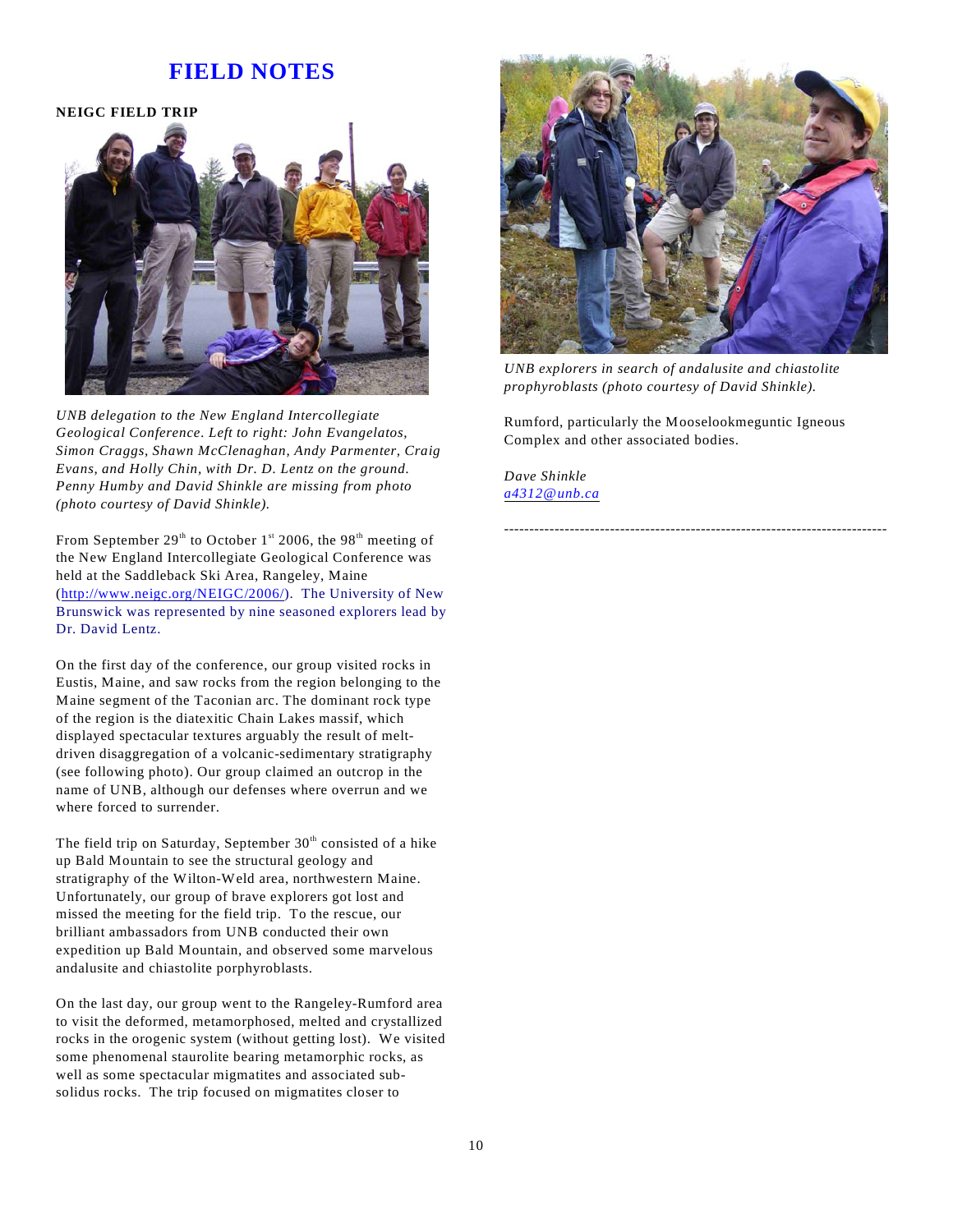# **ATLANTIC UNIVERSITIES STUDENT THESES**

The following list was compiled by Nelly Koziel using information from university websites.

| <b>ACADIA UNIVERSITY</b>        |                                                                                                                                                                                                                |                                    |  |  |  |
|---------------------------------|----------------------------------------------------------------------------------------------------------------------------------------------------------------------------------------------------------------|------------------------------------|--|--|--|
| <b>Student Name</b>             | <b>Topic</b>                                                                                                                                                                                                   | Supervisor (s)                     |  |  |  |
| G. Baldwin                      | B.Sc. (Honours) - The sedimentology and diagenesis of a Mississippian Brachiopod Biostrome in the<br>vicinity of Newport Landing, Hants County, Nova Scotia                                                    | P. Pufahl                          |  |  |  |
| R. Cavalcanti de<br>Albuquerque | B.Sc. (Honours) - The southern Nova Scotia Wine Terroir: A geological and pedological approach<br>including the cation exchange capacity of soils from vineyards                                               | I. Spooner                         |  |  |  |
| L. Gaudette                     | B.Sc. (Honours) - A machine-based learning approach to short term climate variability, Annapolis<br>Valley, Nova Scotia (Computer Science)                                                                     | D. Silver<br>I. Spooner            |  |  |  |
| C. Laflamme                     | B.Sc. (Honours) - Gold and Sulphides in the Triple Seven Volcanic-hosted Massive Sulphide Deposit,<br>Flin Flon, Manitoba                                                                                      | C. Stanley                         |  |  |  |
| M. Samolczyk                    | B.Sc. (Honours) - Arsenic, uranium and other key constituents in water from drilled wells: a study of<br>local geochemistry and its effects on the residents of Grand Pre, Nova Scotia (Environmental Science) | I. Spooner C.<br>Stanley, L. Lusby |  |  |  |
| T. Smith                        | B.Sc. (Honours) - A Baseline Assessment of Surface Water Quality in the Kesagami River Wilderness<br>Area, Ontario (Environmental Science)                                                                     | I. Spooner<br>T. Reynoldson        |  |  |  |
| S. Anderson                     | M.Sc. - Chemical sedimentology of Paleoproterozoic phosphatic iron formation in the Labrador<br>Trough and the evolution of the early ocean                                                                    | P. Pufahl                          |  |  |  |
| G. Bukharin                     | M.Sc.                                                                                                                                                                                                          | N. Van Wagoner                     |  |  |  |
| A. Locke                        | M.Sc. - Glacial stratigraphy and till geochemical dispersion controls associated with the Brazil Lake<br>Pegmatite, Yarmouth County, Nova Scotia                                                               | C. Stanley<br>I. Spooner           |  |  |  |
| S. Lyon                         | M.Sc. - Source(s) of magnetic and gravity anomalies on the Scotian shelf south of Cape Breton Island<br>and onshore-offshore geological correlations                                                           | S. Barr<br>S. Dehler               |  |  |  |
| G. Nelson                       | M.Sc. - Chemical and physical paleoceanographic constraints on Paleoproterozoic phosphorite and<br>iron formation accumulation, Baraga Group, Michigan, USA                                                    | P. Pufahl                          |  |  |  |
| A. Satkoski                     | M.Sc. - Chemical and Sm-Nd isotopic compositions of sedimentary and metasedimentary units in the<br>Avalon terrane, southern New Brunswick                                                                     | S. Barr                            |  |  |  |
| D. Stiff                        | M.Sc. - Investigation flood risk in an ungauged watershed in a coastal environment using LiDAR and<br>GIS tools                                                                                                | I. Spooner                         |  |  |  |
| J. Texidor-<br>Carlsson         | M.Sc. - Metallogeny of the Caledonia Highlands, southern New Brunswick                                                                                                                                         | S. Barr<br>C. Stanley              |  |  |  |
|                                 | DALHOUSIE UNIVERSITY                                                                                                                                                                                           |                                    |  |  |  |
| F. Akram                        | Ph.D.                                                                                                                                                                                                          | G. Wach                            |  |  |  |
| J.Antinao-Rojas                 | Ph.D.                                                                                                                                                                                                          | J. Gosse                           |  |  |  |
| T. Barresi                      | Ph.D.                                                                                                                                                                                                          | J. Dostal                          |  |  |  |
| A. Bashforth                    | Ph.D. - Paleoecology of extrabasinal plant assemblages during the Pennsylvanian                                                                                                                                | M. Gibling<br>H. Falcon-Lang       |  |  |  |
| G. Brake                        | M.Sc.                                                                                                                                                                                                          | G. Wach<br>D. Mosher               |  |  |  |
| J. Chakungal                    | Ph.D.                                                                                                                                                                                                          | D. Grujic                          |  |  |  |
| J. Cullen                       | Ph.D.                                                                                                                                                                                                          | K. Louden                          |  |  |  |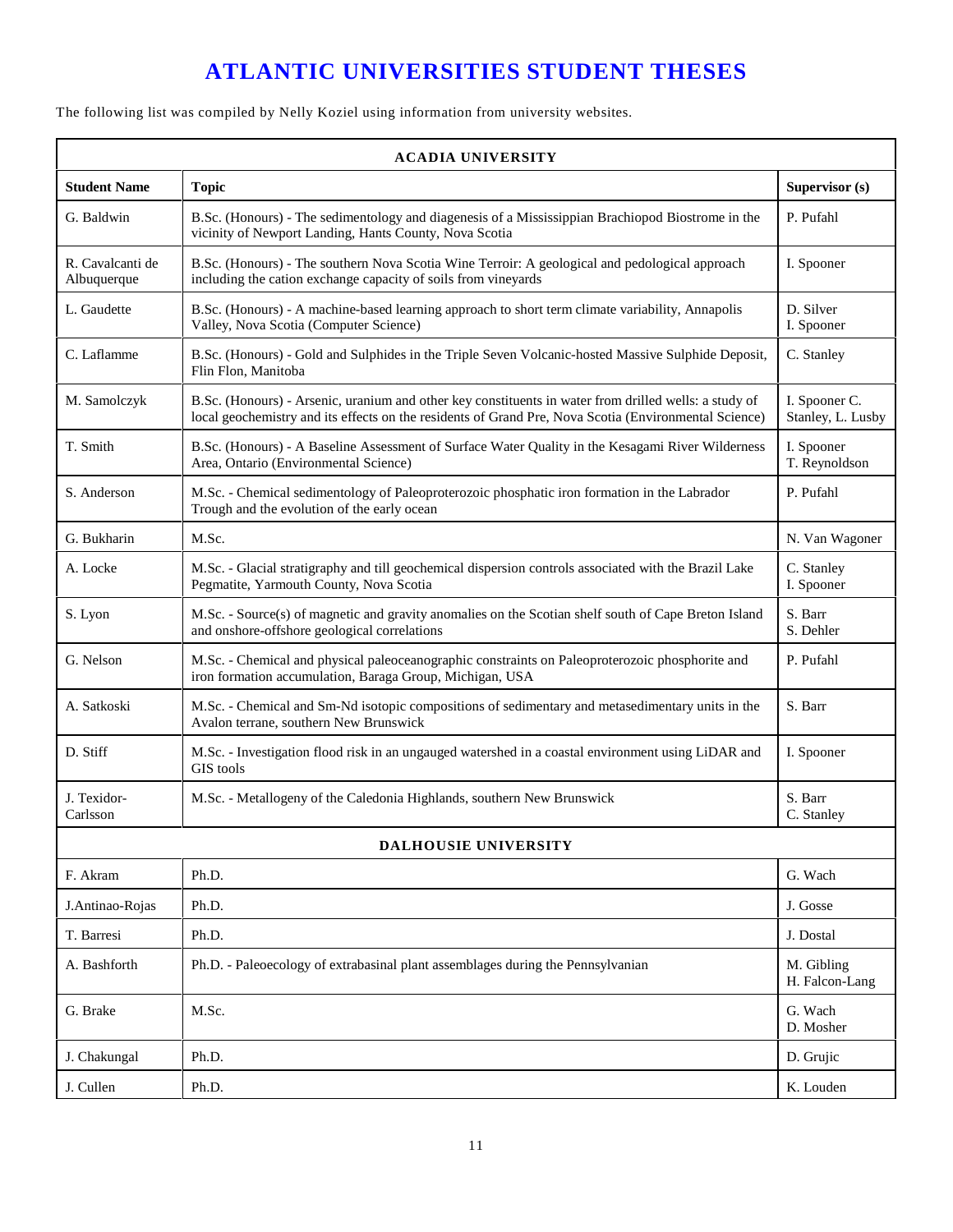| A. Diochon     | Ph.D. - The effects of repeated forest harvesting on the spatial distribution and decomposition<br>potential of soil carbon in a temperate coniferous forest in Nova Scotia | H. Beltrami              |
|----------------|-----------------------------------------------------------------------------------------------------------------------------------------------------------------------------|--------------------------|
| L. Dolansky    | Ph.D.                                                                                                                                                                       | G. Pe-Piper              |
| L. Eliuk       | Ph.D. - Abenaki reef margins (Jurassic-Cretaceous) - Canada's youngest reef gas reservoir system,<br>offshore Nova Scotia                                                   | G. Wach                  |
| S. Erdmann     | Ph.D. - Contamination of granites by metasedimentary country-rock material                                                                                                  | <b>B.</b> Clarke         |
| J. Gerlings    | Ph.D.                                                                                                                                                                       | K. Louden                |
| S. Goss        | M.Sc.                                                                                                                                                                       | G. Wach<br>D. Mosher     |
| S. Gradmann    | Ph.D.                                                                                                                                                                       |                          |
| A. Hidy        | M.Sc.                                                                                                                                                                       | J. Gosse                 |
| T. Huppertz    | M.Sc.                                                                                                                                                                       | Piper                    |
| O. Imbarek     | M.Sc.                                                                                                                                                                       | G. Wach                  |
| S. Ings        | Ph.D. - Numerical modelling of passive margin salt tectonics with applications to the Scotian Margin,<br>offshore eastern Canada                                            | D. Grujic<br>C. Beaumont |
| D. Kellett     | Ph.D.                                                                                                                                                                       | D. Grujic                |
| A. Layman      |                                                                                                                                                                             | A. Anderson              |
| J. Loxton      |                                                                                                                                                                             |                          |
| V. Maharaj     |                                                                                                                                                                             |                          |
| D. Nitoiu      | Ph.D.                                                                                                                                                                       | H. Beltrami              |
| A.Orozco-Garza | Ph.D.                                                                                                                                                                       | J. Dostal                |
| S. Sikaneta    | M.Sc.                                                                                                                                                                       | L. Plug<br>G. Wach       |
| K. Simon       | M.Sc.                                                                                                                                                                       | C. Beaumont              |
| K. Simpson     | M.Sc. - Sequence stratigraphy and seismic geomorphology of the West-Central Scotian Slope                                                                                   | G. Wach                  |
| D. Skilliter   | Ph.D.                                                                                                                                                                       | G. Wach                  |
| K. Vaughan     | M.Sc.                                                                                                                                                                       | D.Godfrey-Smith          |
| H. Vincent     | Ph.D.                                                                                                                                                                       | G. Wach                  |
| C. Ward-Paige  | Ph.D.                                                                                                                                                                       | L. Plug                  |
| J. West        | M.Sc.                                                                                                                                                                       | L. Plug                  |
| Yue Wu         | Ph.D.                                                                                                                                                                       | K. Louden                |
| B. Rae         | B.Sc. (Research Project)                                                                                                                                                    |                          |
| J. Butler      | <b>B.Sc. Honours</b>                                                                                                                                                        |                          |
| C. Campbell    | <b>B.Sc. Honours</b>                                                                                                                                                        |                          |
| M. Ferguson    | <b>B.Sc. Honours</b>                                                                                                                                                        |                          |
| C. Galbraith   | B.Sc. Honours - Tourmaline chemistry as a potential iIndicator for Emerald Mineralization at Tsa da<br>Glisza, Southern Yukon                                               | <b>B.</b> Clarke         |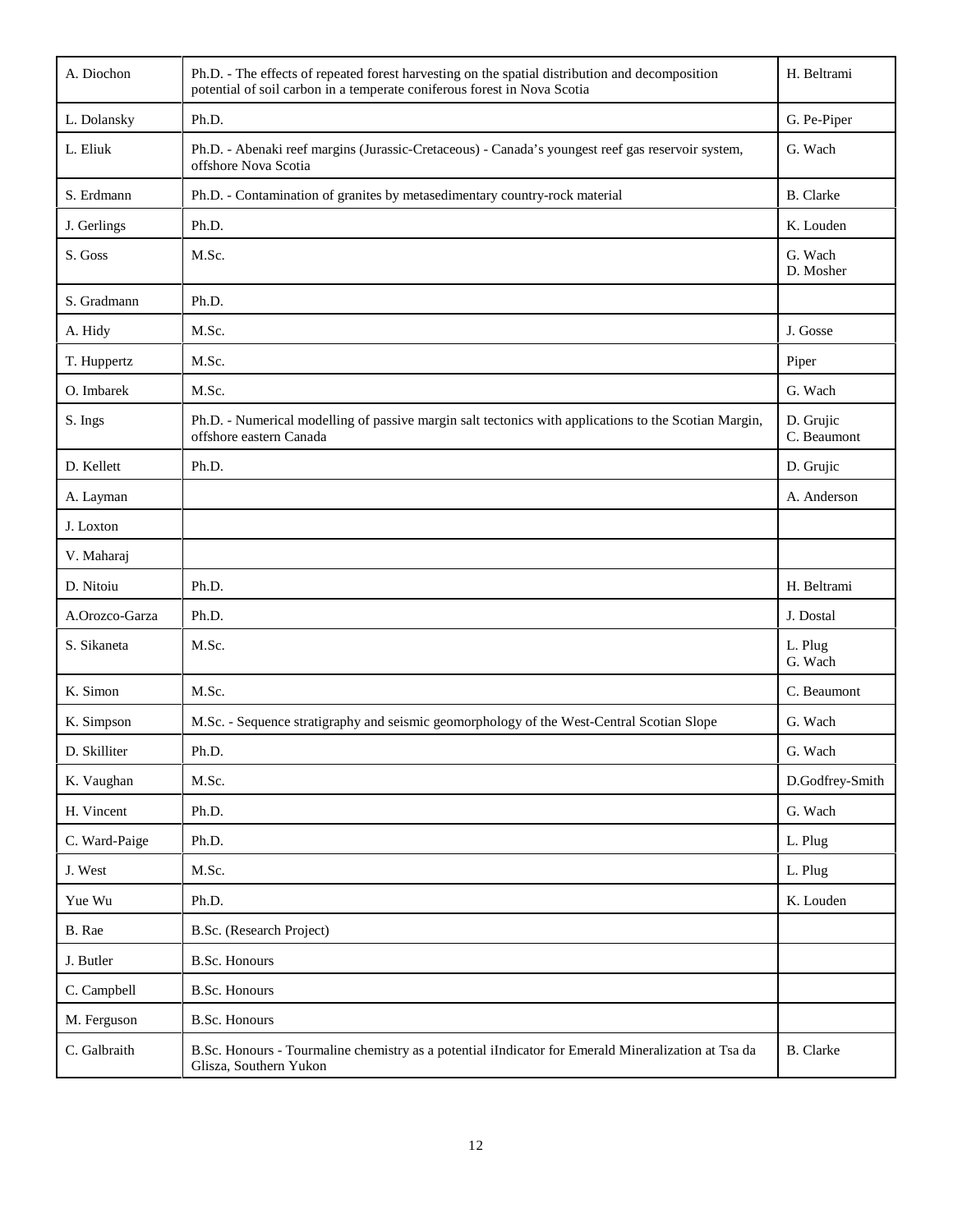| M. Giles       | B.Sc. Honours - Cenozoic stratigraphy, SW Scotian Slope: deep-water sediment delivery mechanism<br>on a passive margin                                        | D. Mosher               |
|----------------|---------------------------------------------------------------------------------------------------------------------------------------------------------------|-------------------------|
| K. Graham      | <b>B.Sc. Honours</b>                                                                                                                                          |                         |
| A. Haysom      | <b>B.Sc. Honours</b>                                                                                                                                          |                         |
| H. Jaggard     | B.Sc. Honours - Establishing potential for leaching of Hg and As from soils in the Montague Gold<br>District, Nova Scotia                                     | A.M. Ryan<br>T. Goodwin |
| S. Kelley      | B.Sc. Honours - A study on the Kingnait Moraines and coinciding esker systems, Baffin Island,<br>Canada                                                       | J. Gosse                |
| C. MacDonald   | <b>B.Sc. Honours</b>                                                                                                                                          |                         |
| S. Mason       | B.Sc. Honours                                                                                                                                                 |                         |
| H. Neilson     | <b>B.Sc. Honours</b>                                                                                                                                          |                         |
| A. Parsons     | <b>B.Sc. Honours</b>                                                                                                                                          |                         |
| D. Pelley      |                                                                                                                                                               |                         |
| K. Sutton      | B.Sc. Honours - Oikocryst alteration in the Meguma Group Gold Deposits, Nova Scotia                                                                           | R. Horne<br>B. Jamieson |
|                | <b>MEMORIAL UNIVERSITY</b>                                                                                                                                    |                         |
| D. Arsenault   | B.Sc. - Petrography and geochemistry of the Archean Woodburn Lake Group, Pipedream Lake,<br>Nunavut                                                           | G. Jenner               |
| J. Cribb       | B.Sc. - Depositional Environment and Diagenesis of the basal Ben Nevis Formation, Well E-18_1,<br>White Rose Field, Jeanne d'Arc Basin, offshore Newfoundland | R. Meyer                |
| J. Koops       | B.Sc. - A Geophysical Investigation of the Boomerang Massive Sulphide Deposit                                                                                 | H. Miller               |
| J. MacDonald   | B.Sc. - A petrographic and geochemical analysis of the Anuri Prospect, Prince Albert Group,<br>Committee Bay, Nunavut                                         | G. Jenner               |
| M. Prochotsky  |                                                                                                                                                               | R. Jamieson             |
| H. Rafuse      | B.Sc. - Investigation into the Geochemistry and Petrology of Gabbroic Dykes in the Northern<br>Grenville Province                                             | T. Rivers               |
| C. Boone       | B.Sc. - A Study of the SP Geophysical Technique in a well-characterized Field Area                                                                            | A. Leitch               |
| C. Brown       | B.Sc. - A Comparison of Inverted Polarization Data from the Buchans Area                                                                                      | H. Miller, B.<br>Scott  |
| D. Courage     | B.Sc. - The Economic Potential of the Howells River Taconite Deposit                                                                                          | D. Wilton               |
| C. Garland     | B.Sc. - Bedrock Determination at Wishing Well Park Recreation Facility Using High-Resolution<br>Seismic Refraction                                            | C. Hurich               |
| A. Greening    | B.Sc. - Petrographic and Geochemical Study of the Ford's Bight Diatreme, Central - Coastal Labrador                                                           | D. Wilton               |
| A. Hung        | B.Sc. - Geophysical surveys to determine the extent and distibution of basaltic sill units in the<br>subsurface                                               | A. Leitch               |
| M. Layman      | B.Sc. - Geochemical and Petrographical Examination of Ultramafic Xenoliths, Voisey's Bay Deposit,<br>Labrador                                                 | D. Wilton               |
| S. Maloney     | B.Sc. - Geochemical Analysis of the Mafic Dyke suite in the Reid Brook Zone, Voisey's Bay Ni-Cu-<br>Co Deposit, Labrador                                      | D. Wilton               |
| N. Montevecchi | B.Sc. - Imaging and interpretation of reflection data in the Carson Basin, SE Newfoundland<br>continental margin                                              | J. Hall                 |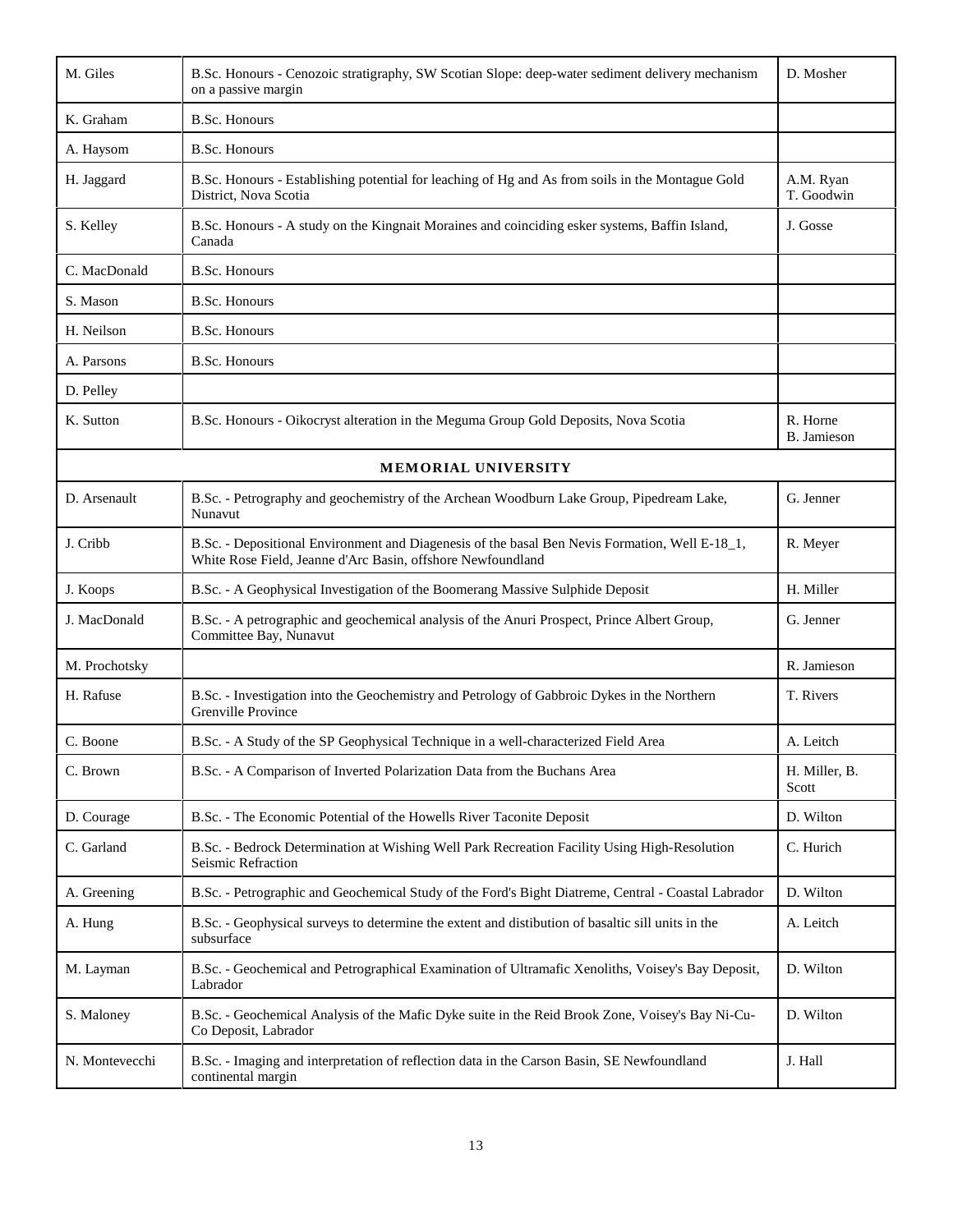| E. Morin               |                                                                                                                                                                                       | D. McIlroy                 |
|------------------------|---------------------------------------------------------------------------------------------------------------------------------------------------------------------------------------|----------------------------|
| D. Skipton             | B.Sc. - A Geochemical and Petrographic Study of a Series of Metamorphosed Gabbro Dykes from<br>Southeast of the Grenville Front in the Grenville Province, Quebec                     | T. Rivers                  |
| B. Sparrow             | B.Sc. - Lithogeochemical, oxygen isotope, and petrographic study of uranium mineralization in<br>relation to hematization deposition in the Deer Lake Basin                           | D. Wilton                  |
| L. Stokes              | B.Sc. - Classification of Granitoid Phases within the Island Plutonic Suite, Northern Vancouver<br>Island, B.C.                                                                       | D. Wilton                  |
| J. Turner              | B.Sc. - The Use of High Resolution Ichnofabric Analysis to Characterize the Scale of Ichnofabric<br>Variability                                                                       | D. McIlroy                 |
| S. White               | B.Sc. - A Study of the Manicouagan Shear Zone in the Grenville Province of Eastern Quebec:<br>Metamorphism and Structure in the Footwall Beneath the High Pressure Belt               | T. Rivers                  |
| M. Ash                 | M.Sc.                                                                                                                                                                                 | H. Miller                  |
| <b>B.</b> Bonnell      | M.Sc. - High resolution characterization of reservoir heterogeneity with seismic data: a feasability<br>study                                                                         | C. Hurich                  |
| C. Buchanan            | Ph.D. - Title: Structural Controls and Metallogenesis of Au-bearing Meso- and Epizonal Veins;<br>Gander Zone, Central Newfoundland                                                    | T. Calon                   |
| C. Burridge            | M.Sc. - Isotope Tracing of Atmospheric Aerosols in the Subarctic Pacific                                                                                                              |                            |
| P. Collins             | M.Sc. - Evaluation and characterization of the exploration potential for nickel sulphides in several<br>mafic-ultramafic intrusive complexes in Newfoundland                          | D. Wilton                  |
| A. Dearin              | M.Sc. - Provenance of reservoir sandstones, White Rose Field, Grand Banks, Newfoundland                                                                                               | R. Meyer<br>M .Enachescu   |
| C. Diner               | Ph.D. - Relationship between material and wavefont symmetries                                                                                                                         | M. Slawinski<br>A. Bóna    |
| D. Duff                | M.Sc. - Physical property analysis and numerical modelling for planning of surface seismic surveys,<br>Voisey's Bay                                                                   | C. Hurich<br>J. Hall       |
| S. Eaton               | M.Sc. - Distinguishing Between Natural and Anthropogenic Sulfate Aerosols Over The Remote<br>Marine Atmosphere of the North Altantic using Sulfur Isotopes                            | A-L. Norman                |
| R. Burton-<br>Ferguson | Ph.D. - Tertiary Evolution of the Orphan Basin, Offshore Newfoundland                                                                                                                 | R. Hiscott<br>M. Enachescu |
| E. French              | M.Sc. - Sequence stratigraphic controls on facies and facies-architecture in the tide-dominated<br>marginal marine Lajas Formation, Neuquen Basin, Argentina                          | D. McIlroy<br>R. Meyer     |
| B. Gacal               | M.Sc. - Seismic and Sequence Stratigraphy of Grand Banks                                                                                                                              | A. Aksu<br>M. Enachescu    |
| E. Gillis              | M.Sc. - The Sedimentology and Stratigraphy of the Blow Me Down Formation, Humber Arm<br>Allochthon, Humber Zone, Western Newfoundland                                                 | T. Calon<br>E. Burden      |
| M. Greene              | M.Sc. - The diagenetic evolution and porosity development associated with dolomitization in the<br>Catoche Formation, Port au Choix Peninsula, Newfoundland                           | K. Azmy                    |
| W. Hamlyn              | M.Sc. - Interpretation of gravity, magnetic, and seismic dat from the Parson's Pond - St. Paul's Inlet<br>area, Western Newfoundland                                                  | H. Miller                  |
| V. Hardy               | M.Sc.                                                                                                                                                                                 | J. Wright<br>M. Enachescu  |
| S. Hinchey             | M.Sc. - Measuring the timing and duration of magma pulses adjacent to pre-existing olivine-bearing<br>rocks near Nain, Labrador                                                       | P. Sylvester               |
| Huminicki, M.          | Ph.D. - A Comprehensive Geological, Mineralogical, and Geochemical Evaluation of the Voisey's<br>Bay Ni-Cu-Co Sulfide Deposit: An Integration of Empirical Data and Process Mechanics | P. Sylvester<br>L. Cabri   |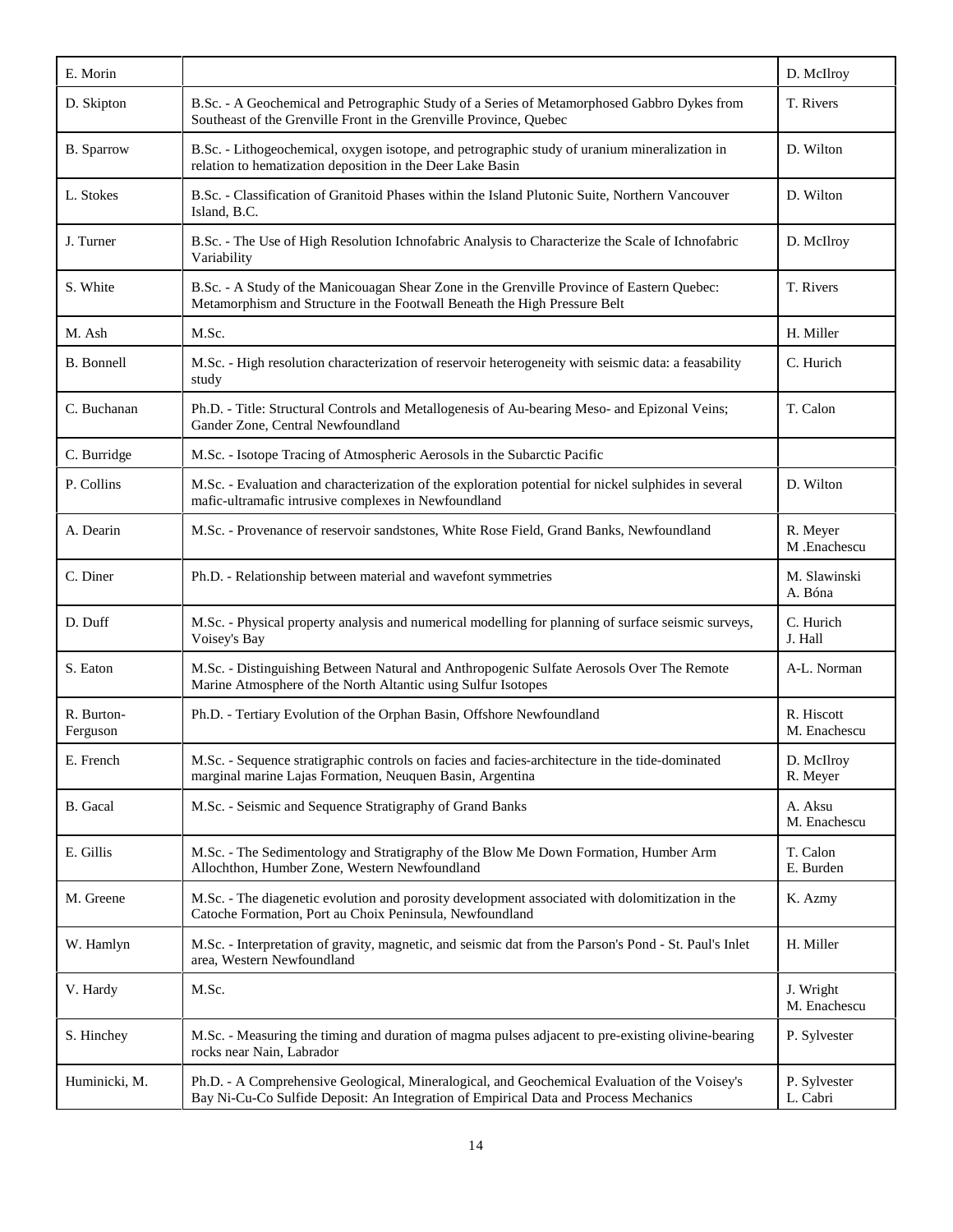| D. Hyde       | M.Sc. - The nature and timing of Au mineralization in banded iron formations, Prince Albert Group,<br>Nunavut                                           | G. Jenner                                |
|---------------|---------------------------------------------------------------------------------------------------------------------------------------------------------|------------------------------------------|
| B. Isler      | Ph.D.                                                                                                                                                   | A. Aksu<br>R. Hiscott                    |
| K. Janes      | M.Sc. - Evaluation and Characterization of the Nickel-Copper (PGE) Sulphide Potential of the<br>Shabogamo Gabbro, western Labrador                      | D. Wilton                                |
| S. Kearsey    | M.Sc. - Integrated Study of the Tectonic and Stratigraphic Evolution of the Orphan Basin                                                                | M. Enachescu<br>J. Wright                |
| C. Kennedy    | M.Sc. - Physical Properties and Geophysical Correlation of the Lac de Gras Kimberlites and Host<br>Rock at Diavik Diamond Mine, NWT                     | H. Miller                                |
| V. Khoriakov  | Ph.D. - Advanced oil wellbore simulations as a key to enhanced oil recovery                                                                             | T. Johansen                              |
| Y. Kinakin    | M.Sc. - Mantle Modelling                                                                                                                                | A. Leitch                                |
| J. Lake       | M.Sc. - Geology and Geochemistry of the Beaver Brook Antimony Deposit, Central Newfoundland                                                             | D. Wilton                                |
| G. Lethbridge | M.Sc. - Reservoir Characterization of the Hibernia Formation, Terra Nova Field, Grand Banks,<br>Newfoundland                                            | C. Hurich<br>R. Meyer                    |
| C. Marion     | M.Sc. - Age and origin of the Impact Melt at Mistastin Lake crater, Labrador                                                                            | P. Sylvester<br>D. Wilton                |
| M. Martin     | M.Sc.                                                                                                                                                   | M. Enachescu<br>J. Wright                |
| C. McCallum   | M.Sc. - Processing of non-vertical Vertical Seismic Profiles                                                                                            | C. Hurich<br>J. Wright                   |
| S. Meade      | M.Sc. - Structure of the Lower Portion of the Humber Arm Allochthon, South of Bay of Islands                                                            | T. Calon                                 |
| A. Moore      | M.Sc. - Geological reservoir characterization of greater Hebron-Ben Nevis area, Jeanne d'Arc Basin                                                      | R. Meyer<br>D. McIlroy                   |
| L. Normore    | M.Sc. - Distribution of cements and impact on quality of the Ben Nevis/Avalon reservoir in the White<br>Rose Field, offshore Newfoundland, Canada       | R. Meyer                                 |
| G. Penney     | M.Sc. - Geochemical Investigation of Kimberlitic and Ultramafic Lamprophyre Intrusives from<br>Northern Labrador                                        | D. Wilton<br>P. Sylvester                |
| T. Perry      | M.Sc.                                                                                                                                                   | A. Leitch<br>D. Wilton                   |
| C. Phillips   | Ph.D. - Variability and patchiness of ichnofaunas and ichnofacies in turbiditic successions of the Gres<br>D'Annot, France                              | D. McIlroy                               |
| J. Pittman    | M.Sc. - Transient fluid flow effects in homogeneous porous media; For incorporation into simulations<br>of advanced wells and their reservoir vicinity  | T. Johansen                              |
| M-J. Roux     | Ph.D. - Linking trophic dynamics and habitat-coupling to mercury bioaccumulation in fish: a bi-<br>dimensional approach to food web structure           | R. Anderson<br>D. Planas<br>P. Sylvester |
| R. Sapkota    | Ph.D. - Seismic Inversion for Earth Parameters                                                                                                          | P. Bording                               |
| S. Schwartz   | M.Sc. - Diagenesis and porosity evolution of the Lower Paleozoic carbonate and Cretaceous-Tertiary<br>siliciclastic reservoir intervals, Labrador Shelf | M. Enachescu<br>K. Azmy<br>R. Meyer      |
| E. Seok       | Ph.D.                                                                                                                                                   | J. Gale                                  |
| J. Smith      | M.Sc. - A seismic and structural interpretation of the rifting evolution in the Flemish Cap area                                                        | J. Hall                                  |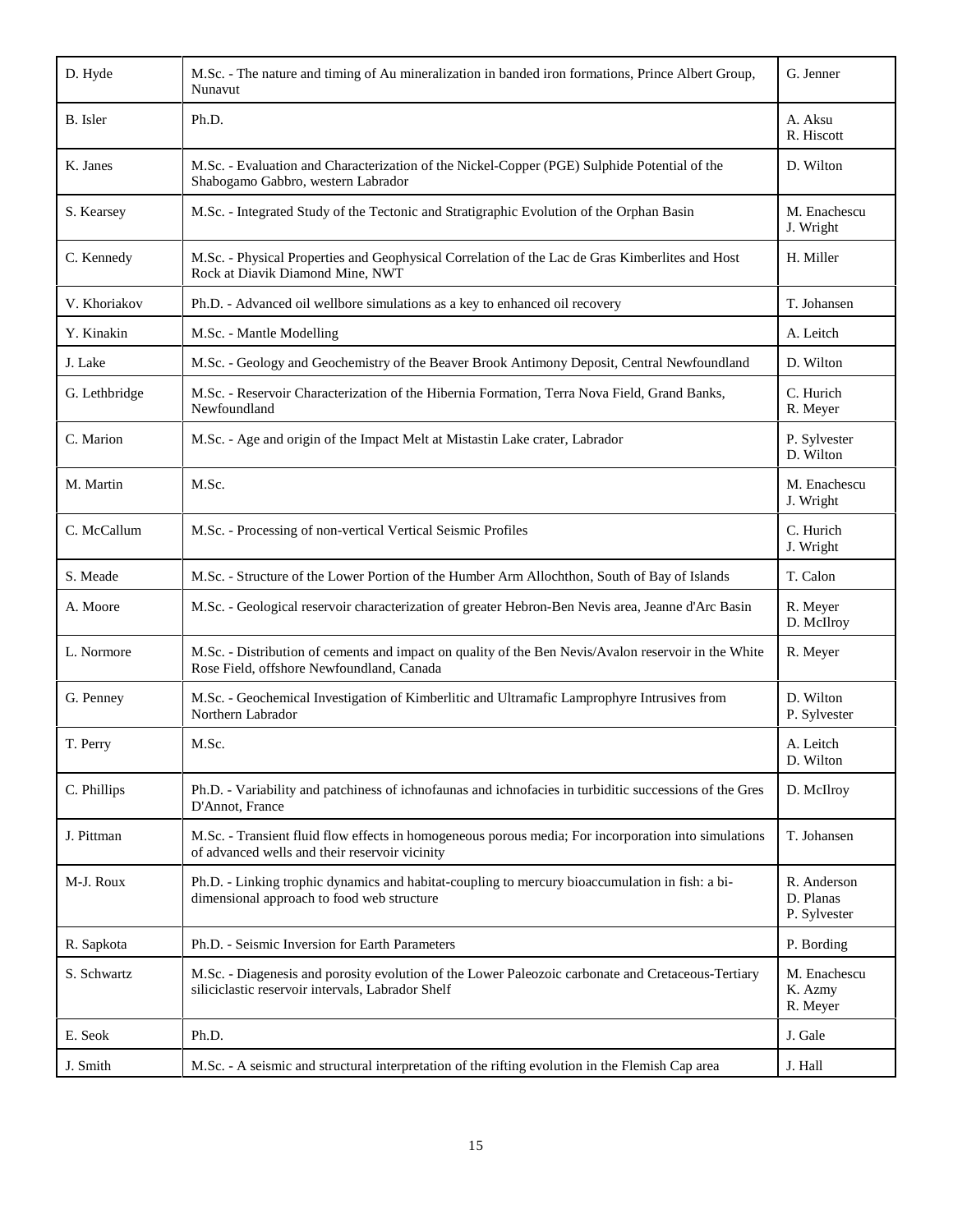| P. Smith      | M.Sc.                                                                                                                                                                                                            | M. Slawinski<br>A. Bóna     |
|---------------|------------------------------------------------------------------------------------------------------------------------------------------------------------------------------------------------------------------|-----------------------------|
| K. Solvason   | M.Sc. - Seismic Reflection Imaging of Sedimentary Basins on the Newfoundland Margin of the<br><b>Atlantic Ocean</b>                                                                                              | J. Hall                     |
| K. Souders    | Ph.D.                                                                                                                                                                                                            | P. Sylvester                |
| J. Stead      | M.Sc. - Interpretation of seismic and wellbore data, Hawke Basin (Labrador Shelf)                                                                                                                                | J. Hall<br>M. Enachescu     |
| M. Talukder   | M.Sc. - VSP modeling and reservoir characterization by using elastic seismic data                                                                                                                                | R. Bording                  |
| N. Tonkin     | Ph.D. - Lateral variability of ichnofabric in shallow marine successions: constraining the limitations<br>of the ichnofabric method                                                                              | D. McIlroy                  |
| C. Valverde   |                                                                                                                                                                                                                  | A. Indares<br>G. Jenner     |
| M. Wheeler    | M.Sc. - Interpretation and modelling of magnetic data from Voisey's Bay, Labrador                                                                                                                                | H. Miller<br>J. Hodych      |
| J. Whelan     | M.Sc. - A model of flow and pressure response around calcite nodules with implications for the Ben<br>Nevis / Avalon reservoir in the Whiterose Field, offshore Newfoundland, Canada                             | M. Enachescu<br>I. Sinclair |
|               | <b>SAINT MARY'S UNIVERSITY</b>                                                                                                                                                                                   |                             |
| J. Boudreau   | B.Sc. - Geochemical constraints on the clay sources used in Deichmann pottery (Moss Glen, N.B.,<br>$c.1935-1963$                                                                                                 | J. Owen                     |
| N. Boudreau   | B-Sc. - A geochemical comparison between the Kitselas and Talkwa volcanics, British Columbia                                                                                                                     | J. Dostal                   |
| A. Delazzer   | B.Sc. - Physical properties of metabasites from the Cobequid Hills: a potential source of industrial<br>stone                                                                                                    | J. Owen                     |
| N. Jansen     | B.Sc. - Geochemistry and alteration of the volcanic rocks hosting the Ixhuatan gold deposit, southern<br>Mexico                                                                                                  | J. Dostal                   |
| M. LeForte    | B.Sc. - Weathering profile developed on the Middle Ordovician Dunn Point Formation rhyolite of<br>northern Nova Scotia                                                                                           | P. Jutras                   |
| A. Ahmed      | M.Sc.                                                                                                                                                                                                            | J. Dostal                   |
| R. Fitzgerald | M.Sc. - Relationship between the sulfide contents of Meguma Group rocks and their magnetic<br>response; an inquiry on the possible use of magnetometers to access acid rock drainage potential in<br>Nova Scotia | P. Jutras                   |
| J. MacLeod    | M.Sc. - Viséan tectonostratigraphy of the Cumberland Basin of New Brunswick and Nova Scotia                                                                                                                      | P. Jutras                   |
| J. Suma-Momoh | M.Sc.                                                                                                                                                                                                            | J. Dostal                   |
|               | ST. FRANCIS XAVIER UNIVERSITY                                                                                                                                                                                    |                             |
| J. Beal       | B.Sc.                                                                                                                                                                                                            | M. Melchin                  |
| C. Lyall      | B.Sc. - Mapping nutrient transport and water quality in the Antigonish Harbour estuary                                                                                                                           | O. Costa                    |
| L. Steele     | B.Sc.                                                                                                                                                                                                            | B. Murphy                   |
| J. Braid      | M.Sc. - Tectonic relationship between the South Portuguese and Ossa Morena Zones, Spain                                                                                                                          | B. Murphy                   |
| D. Dawson     | M.Sc. - Morphology and phylogeny of some Early Silurian monograptid graptolites from Arctic<br>Canada                                                                                                            | M. Melchin                  |
| M. LaPointe   | M.Sc. - Hydrothermal fluid-mineral interactions                                                                                                                                                                  | A. Anderson                 |
| A. Layman     | M.Sc. - Nb transport in aqueous fluids                                                                                                                                                                           | A. Anderson                 |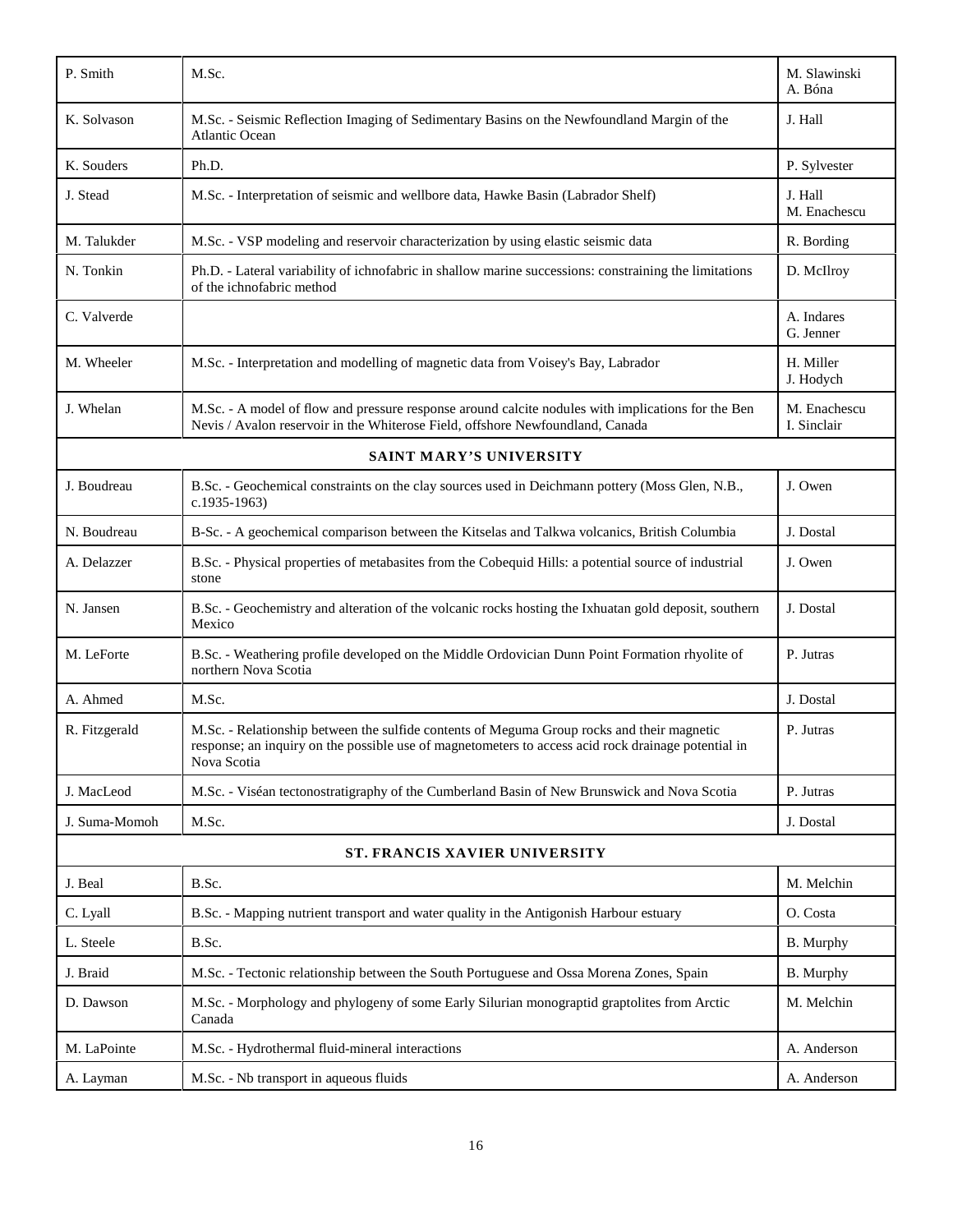| J. Loxton         | M.Sc. Quantitative analysis of graptolite biodiversity patterns in the Late Ordovician-Early Silurian<br>succession ad Dob's Linn, Scotland                                 | M. Melchin                      |
|-------------------|-----------------------------------------------------------------------------------------------------------------------------------------------------------------------------|---------------------------------|
| L. Novy           | M.Sc. - Effects of waste hydraulic properties of landfill engineered systems                                                                                                | G. Ferguson<br>J. VanGulck      |
| C. Ortega         | Ph.D. - Origin and evolution of the Olinina Complex, southern Mexico                                                                                                        | B. Murphy                       |
| A. Diochon        | Ph.D. - The effects of repeated forest harvesting on the spatial distribution and decomposition<br>potential of soil carbon in a temperate coniferous forest in Nova Scotia | H. Beltrami<br>L. Kellman       |
| A. Myette         | M.Sc. - The Effect of Landuse Change on the Production of Carbon Dioxide in the Soil Profile                                                                                | L. Kellman<br>H. Beltrami       |
| K. Kavanaugh      | M.Sc. - Changes in nitrous oxide emissions and production in intact forests and harvested forests in<br>Atlantic Canada                                                     | L. Kellman<br>H. Beltrami       |
| <b>B.</b> Stevens | M.Sc.                                                                                                                                                                       | L. Kellman<br>H. Beltrami       |
| S. Cole           | M.Sc.                                                                                                                                                                       | Scrosati                        |
| L. Eckersley      | M.Sc.                                                                                                                                                                       | Scrosati                        |
| C. Longtin        | M.Sc.                                                                                                                                                                       | Scrosati                        |
| J. Tam            | M.Sc.                                                                                                                                                                       | Scrosati                        |
| S. Choi           | M.Sc.                                                                                                                                                                       | L. Kellman<br>H. Beltrami       |
|                   | UNIVERSITY OF NEW BRUNSWICK (note: B.Sc. Honours theses are not listed on the UNB website)                                                                                  |                                 |
| H. Abgogun        | Ph.D.                                                                                                                                                                       | T. Al                           |
| V. Banks          | M.Sc. - The investigation of metal mobility during in situ chemical oxidation of trichloroethylene and<br>perchloroethylene by potassium permanganate                       | T. Al                           |
| M. Battler        | M.Sc. - Formulating lunar regolith simultants                                                                                                                               | J. Spray                        |
| H. Campbell       | M.Sc.                                                                                                                                                                       | <b>B.</b> Broster               |
| S. Craggs         | M.Sc. - Remote sensing and ground-based investigations of the Matapedia basin, NE New Brunswick                                                                             | J. Spray                        |
| P. Dickinson      | Ph.D - Geomorphological processes and the development of the lower Saint John River human<br>landscape                                                                      | <b>B.</b> Broster               |
| W. Downey         | Ph.D.                                                                                                                                                                       | C. Shaw                         |
| C. Dupuis         | Ph.D. - Seismoelectricity instrumentation optimisation                                                                                                                      | K. Butler<br><b>B.</b> Petersen |
| <b>B.</b> Elliott | M.Sc. - Remote sensing analysis and three-dimensional techniques applied to stratigraphic layers in<br>Valles Marineris, Mars                                               | J. Spray                        |
| J. Evangelatos    | M.Sc. - Ge geophysical survey of the Presqu'île and Île Rouleau impact structures, Quebec                                                                                   | J. Spray<br>K. Butler           |
| A. Gebru          | Ph.D. - Geology and genesis of the Mactung tungsten deposit, Yukon, Canada                                                                                                  | D. Lentz                        |
| J. Hudgins        | M.Sc. - Deep-level metamorphic rocks from the Moon                                                                                                                          | J. Spray                        |
| I. Ivanov         | Ph.D. - Deformation mechanisms in the area of Rocky Brook Millstream strike-slip fault zone, NB                                                                             | P. Williams                     |
| S. Kruse          | Ph.D. - Structural geology of the Mt. Begbie region, Monashee Complex                                                                                                       | P. Williams                     |
| J. LaFontaine     | M.Sc. - Devil Pike Brook gold deposit, Mascarene Belt, south-central New Brunswick: an example of<br>a lode gold deposit in the Canadian Appalachians                       | D. Lentz                        |